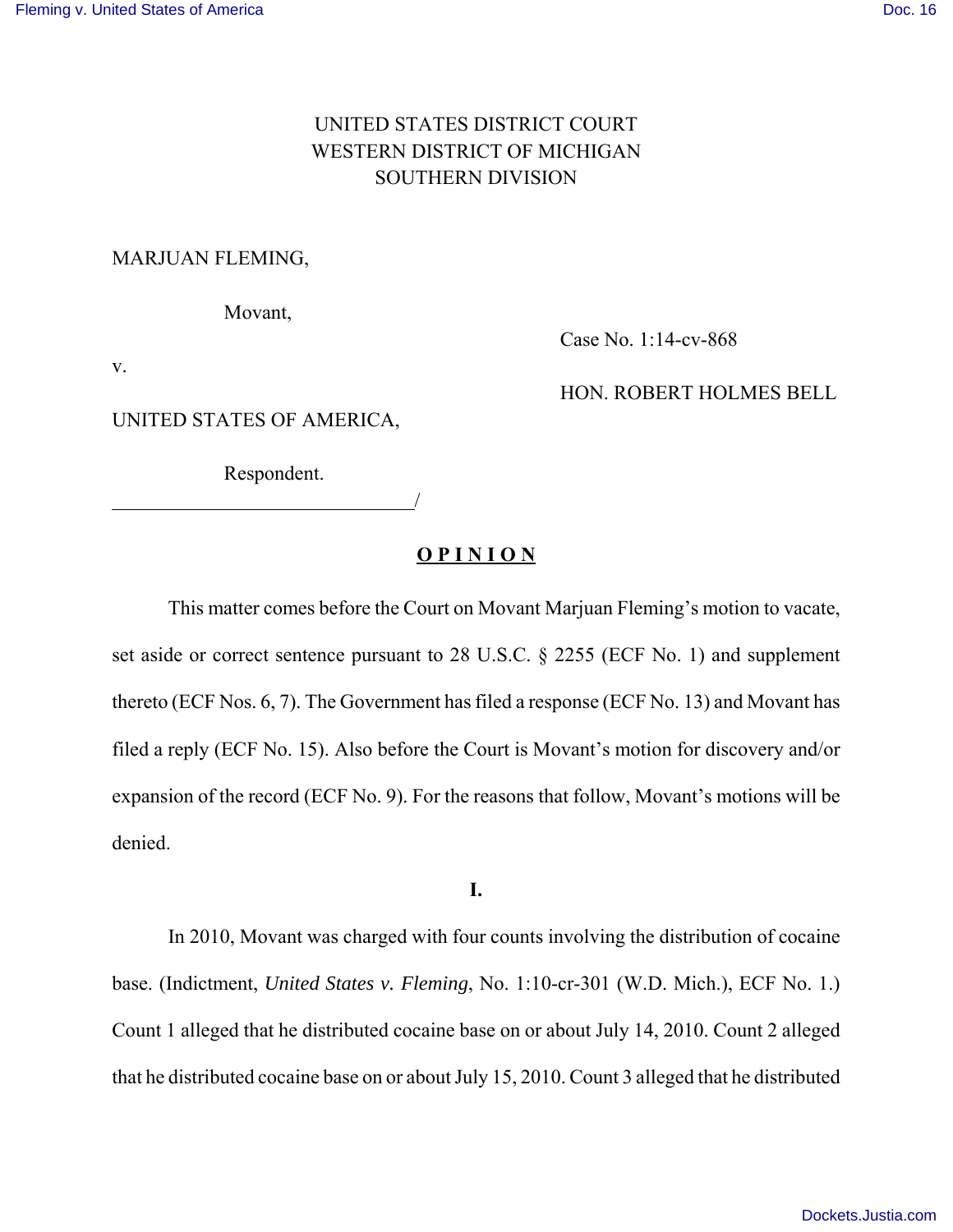cocaine base on or about July 21, 2010. Count 4 alleged that he distributed cocaine base on or about July 26, 2010. Count 5 alleged that, on or about July 28, 2010, he possessed with intent to distribute 5 grams or more of cocaine base. Count 6 alleged that, on or about September 24, 2010, he possessed with intent to distribute 28 grams or more of cocaine base.

Before trial, Movant's counsel filed a successful motion to suppress the evidence in support of Count 6, and that count was dismissed. Shortly before trial, the Government dismissed Counts 1, 2, and 4 of the indictment because the Kalamazoo Department of Public Safety destroyed the evidence and reports related to those counts. That left the distribution charge in Count 3 (occurring on or about July 21, 2010) and the charge of possession with intent to distribute in Count 5. Following a jury trial, Movant was found guilty of both counts and sentenced to a term of 276 months in prison. Movant appealed his conviction and sentence, but the Court of Appeals for the Sixth Circuit affirmed the Court's judgment. In 2014, Movant filed this motion to vacate, set aside or correct sentence raising the following  $claims$ :<sup>1</sup>

- II. Trial counsel provided ineffective assistance by failing to request a cautionary instruction.
- III. Trial counsel provided ineffective assistance by failing to object to an officer's testimony pursuant to Rule 704(b) of the Federal Rules of Evidence.
- IV. Trial counsel refused to participate in the trial, failed to object to the introduction of a YouTube video, failed to move for a judgment of acquittal, and failed to give a limiting instruction.

<sup>&</sup>lt;sup>1</sup>The Court will use the numbering of Movant's claims as they are set forth in his motion.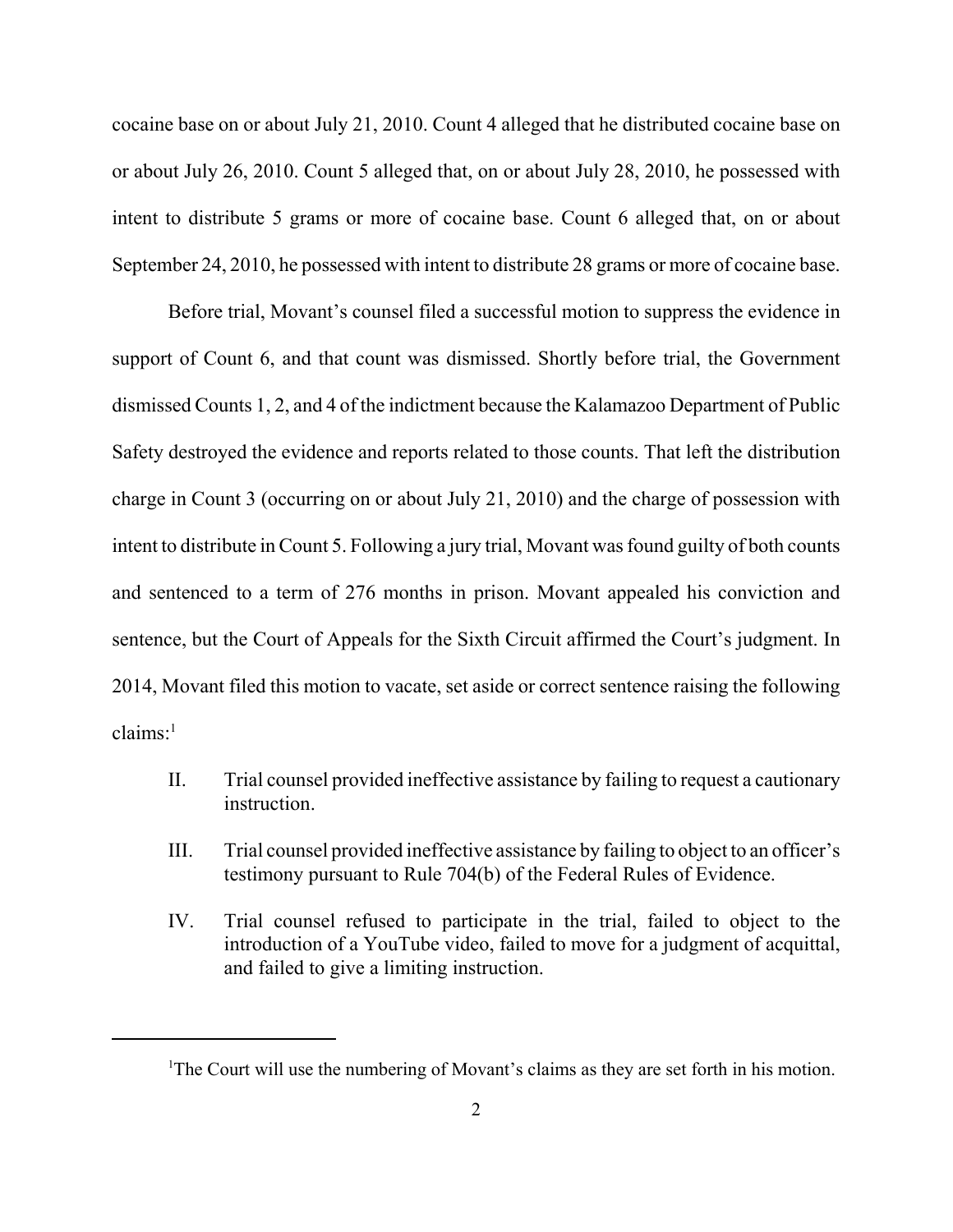- V. Trial counsel waived opening arguments, failed to make objections, and failed to effectively cross-examine witnesses.
- VI. Trial counsel failed to object to government conduct that amounted to prosecutorial misconduct.
- VII. Appellate counsel failed to challenge the search of Movant's residence.
- VIII. Cumulative error resulting in ineffective assistance of counsel.
- IX. Trial counsel failed to object to an impermissible identification of Movant during rebuttal testimony.
- X. Trial counsel failed to seek appropriate remedies upon discovery of a *Brady* violation.

(*See* Mot. under § 2255, ECF No. 1, PageID.11.)

In a supplement to his motion filed in 2016 (ECF No. 7), Movant argues that he is entitled to relief under *Johnson v. United States*, 135 S. Ct. 2551 (2015). The Government argues that Movant's claims are meritless or are barred by procedural default.

# **II.**

A prisoner who moves to vacate his sentence under  $\S$  2255 must show that the sentence was imposed in violation of the Constitution or laws of the United States, that the court was without jurisdiction to impose such a sentence, that the sentence was in excess of the maximum authorized by law, or that it is otherwise subject to collateral attack. 28 U.S.C. § 2255. To prevail on a § 2255 motion "a petitioner must demonstrate the existence of an error of constitutional magnitude which had a substantial and injurious effect or influence on the guilty plea or the jury's verdict." *Humphress v. United States*, 398 F.3d 855, 858 (6th Cir. 2005) (quoting *Griffin v. United States*, 330 F.3d 733, 736 (6th Cir. 2003)). Non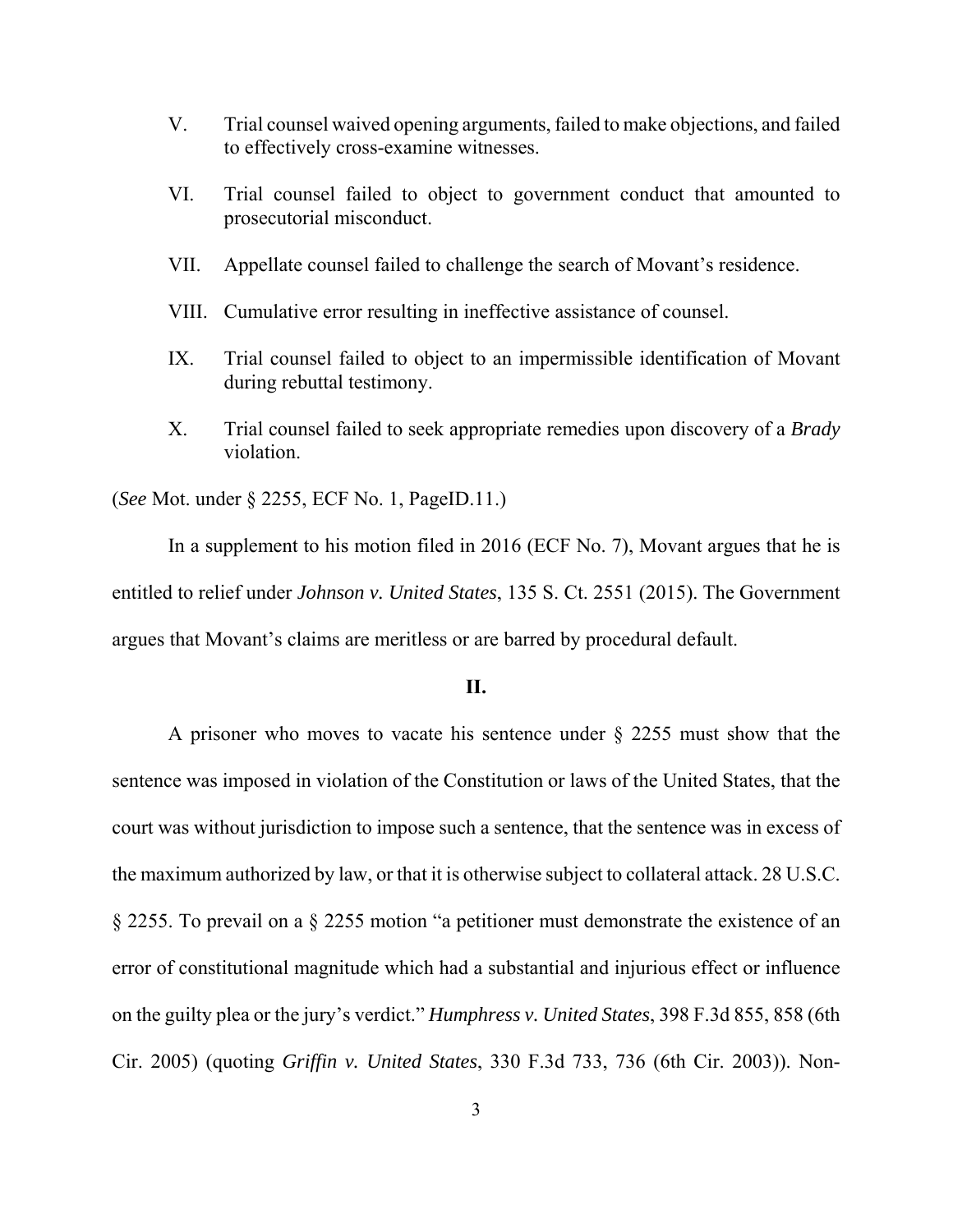constitutional errors are generally outside the scope of § 2255 relief. *United States v. Cofield*, 233 F.3d 405, 407 (6th Cir. 2000). A petitioner can prevail on a § 2255 motion alleging nonconstitutional error only by establishing a "fundamental defect which inherently results in a complete miscarriage of justice, or, an error so egregious that it amounts to a violation of due process." *Watson v. United States*, 165 F.3d 486, 488 (6th Cir. 1999) (quoting *United States v. Ferguson*, 918 F.2d 627, 630 (6th Cir. 1990) (internal quotations omitted)).

As a general rule, claims not raised on direct appeal are procedurally defaulted and may not be raised on collateral review unless the petitioner shows either (1) "cause" and "actual prejudice" or (2) "actual innocence." *Massaro v. United States*, 538 U.S. 500, 504 (2003); *Bousley v. United States*, 523 U.S. 614, 621–22 (1998); *United States v. Frady*, 456 U.S. 152, 167–68 (1982). An ineffective assistance of counsel claim, however, is not subject to the procedural default rule. *Massaro*, 538 U.S. at 504. An ineffective assistance of counsel claim may be raised in a collateral proceeding under § 2255, whether or not the petitioner could have raised the claim on direct appeal. *Id.*

#### **III.**

#### **Ground I.** *Johnson* **claim.**

In a supplemental pleading, Movant asserts that he is entitled to relief under the Supreme Court's 2015 *Johnson* decision. In that case, the Supreme Court held that the residual clause in the Armed Career Criminal Act (ACCA), 18 U.S.C. § 924(e), is invalid.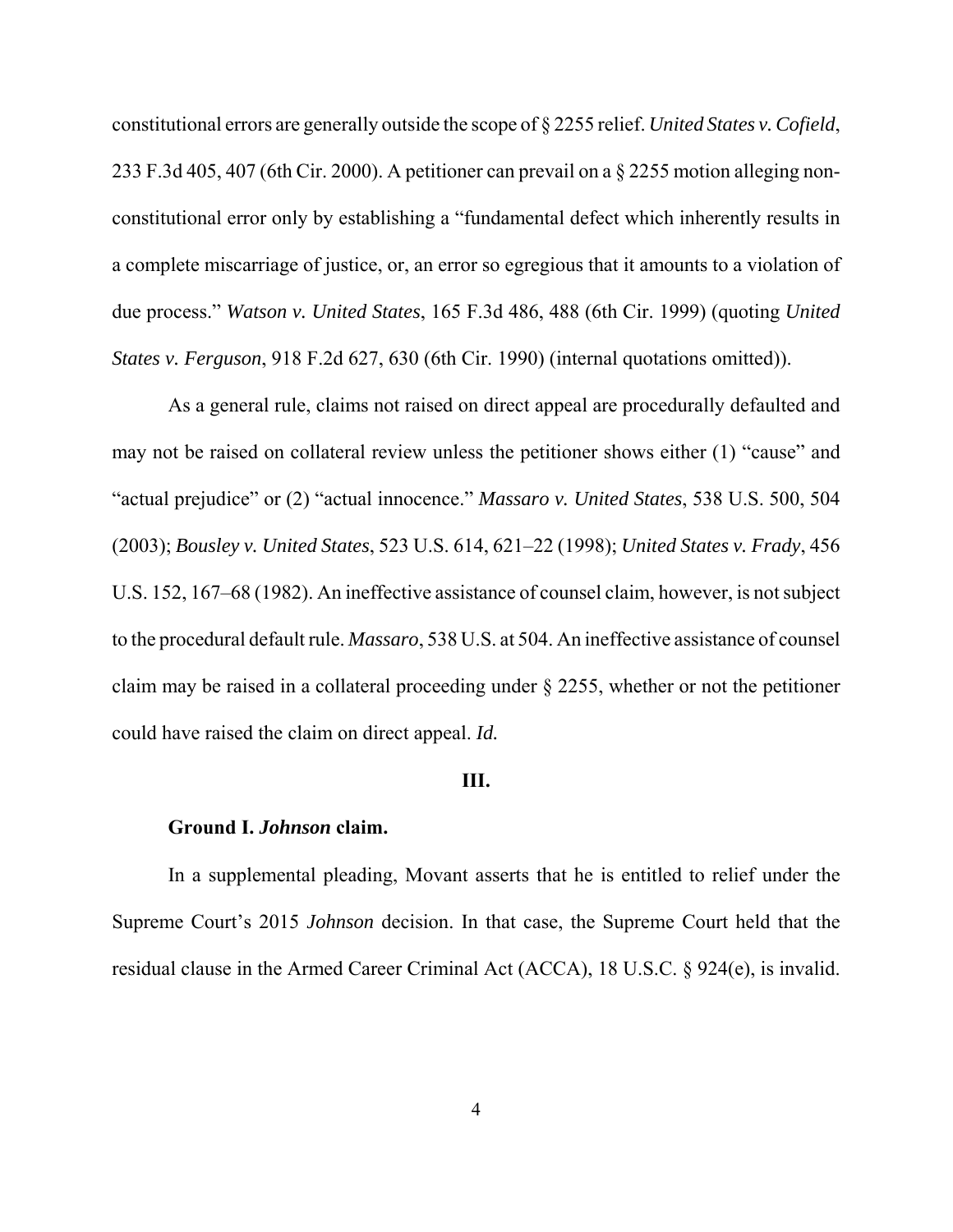*Johnson*, 135 S. Ct. at 2557. Movant was not sentenced under the ACCA; thus, *Johnson* does not apply. $^{2}$ 

Movant also argues that he was improperly sentenced as a career offender under the Sentencing Guidelines. According to the version of the Guidelines in effect at the time of Movant's sentence,

A defendant is a career offender if  $(1)$  the defendant was at least eighteen years old at the time the defendant committed the instant offense of conviction; (2) the instant offense of conviction is a felony that is either a *crime of violence* or a controlled substance offense; and (3) the defendant has at least two prior felony convictions of either a *crime of violence* or a controlled substance offense.

U.S.S.G. § 4B1.1(a) (2015) (emphasis added). Applying *Johnson* to the Sentencing Guidelines, the Sixth Circuit has held that part of the definition of "crime of violence" is invalid. *United States v. Pawlak*, 822 F.3d 902, 911 (6th Cir. 2016).

Neither *Johnson* nor *Pawlak* apply to Movant's sentence because he was classified as a career offender due to two prior convictions for controlled substance offenses committed in Illinois. (*See* Information & Notice of Prior Drug Conviction, *United States v. Fleming*, No. 1:10-cr-301, ECF No. 36.) In other words, his sentence does not rely upon the invalidated portion of the definition of crime of violence. Thus, his *Johnson* claim is meritless.

<sup>&</sup>lt;sup>2</sup>Moreover, contrary to Movant's assertion, he was not sentenced under 18 U.S.C.  $\S$  922.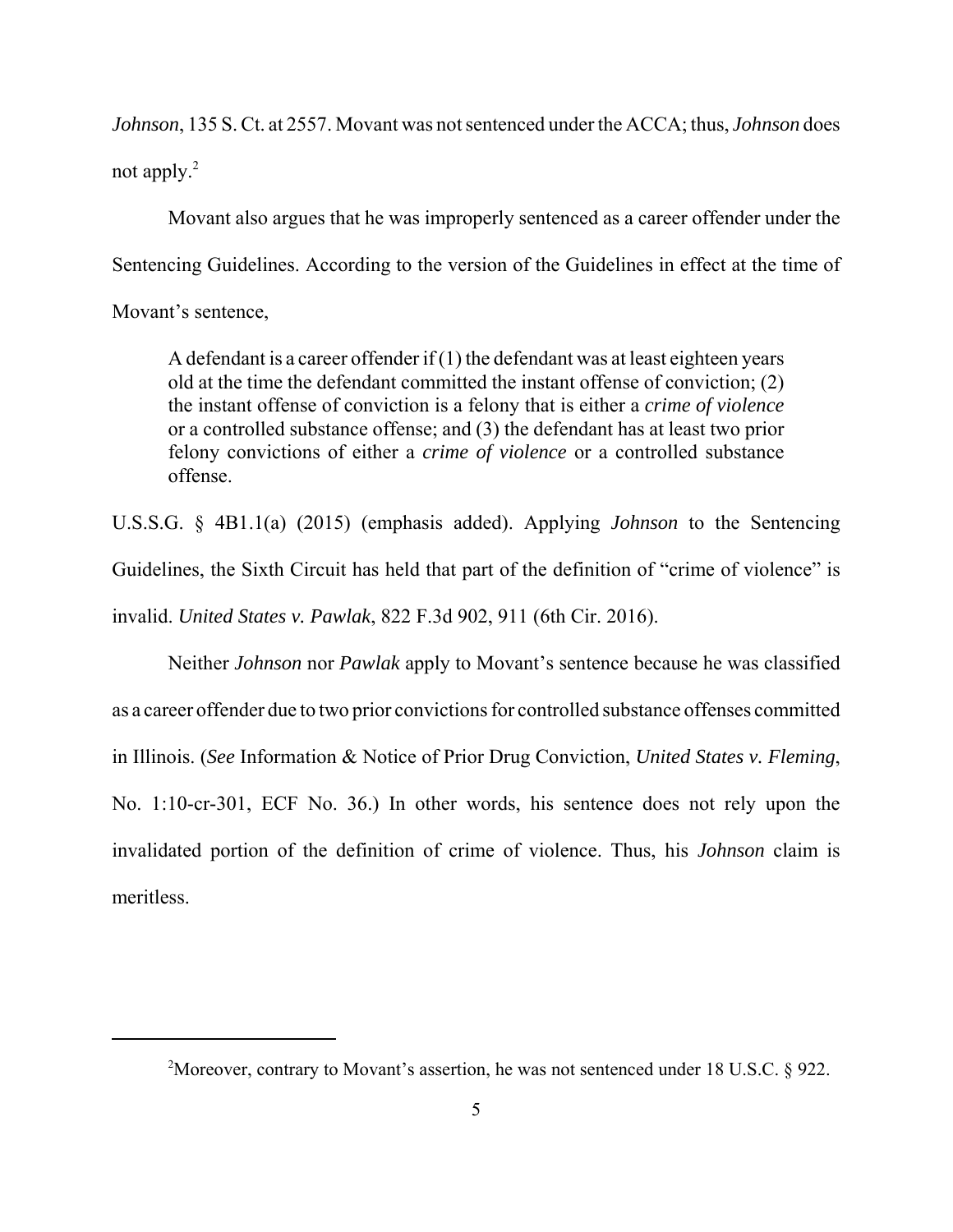#### **Ground II. Failure to request a cautionary instruction**

Movant argues that his counsel was ineffective for failing to request a cautionary instruction that a police officer was giving both fact and opinion testimony. In *Strickland v. Washington*, 466 U.S. 668, 687-88 (1984), the Supreme Court established a two-prong test by which to evaluate claims of ineffective assistance of counsel. Movant must prove: (1) that counsel's performance fell below an objective standard of reasonableness; and (2) that counsel's deficient performance prejudiced Movant resulting in an unreliable or fundamentally unfair outcome. A court considering a claim of ineffective assistance must "indulge a strong presumption that counsel's conduct falls within the wide range of reasonable professional assistance." *Id.* at 689. Movant bears the burden of overcoming the presumption that the challenged action might be considered sound trial strategy. *Id.*; *see also Nagi v. United States*, 90 F.3d 130, 135 (6th Cir. 1996) (holding that counsel's strategic decisions were hard to attack). The court must determine whether, in light of the circumstances as they existed at the time of counsel's actions, "the identified acts or omissions were outside the wide range of professionally competent assistance." *Id.* at 690. Even if a court determines that counsel's performance was outside that range, the defendant is not entitled to relief if counsel's error had no effect on the judgment. *Id.* at 691. Movant must show that "there is a reasonable probability that, but for counsel's unprofessional errors, the result of the proceeding would have been different. A reasonable probability is a probability sufficient to undermine confidence in the outcome." *Id.* at 694.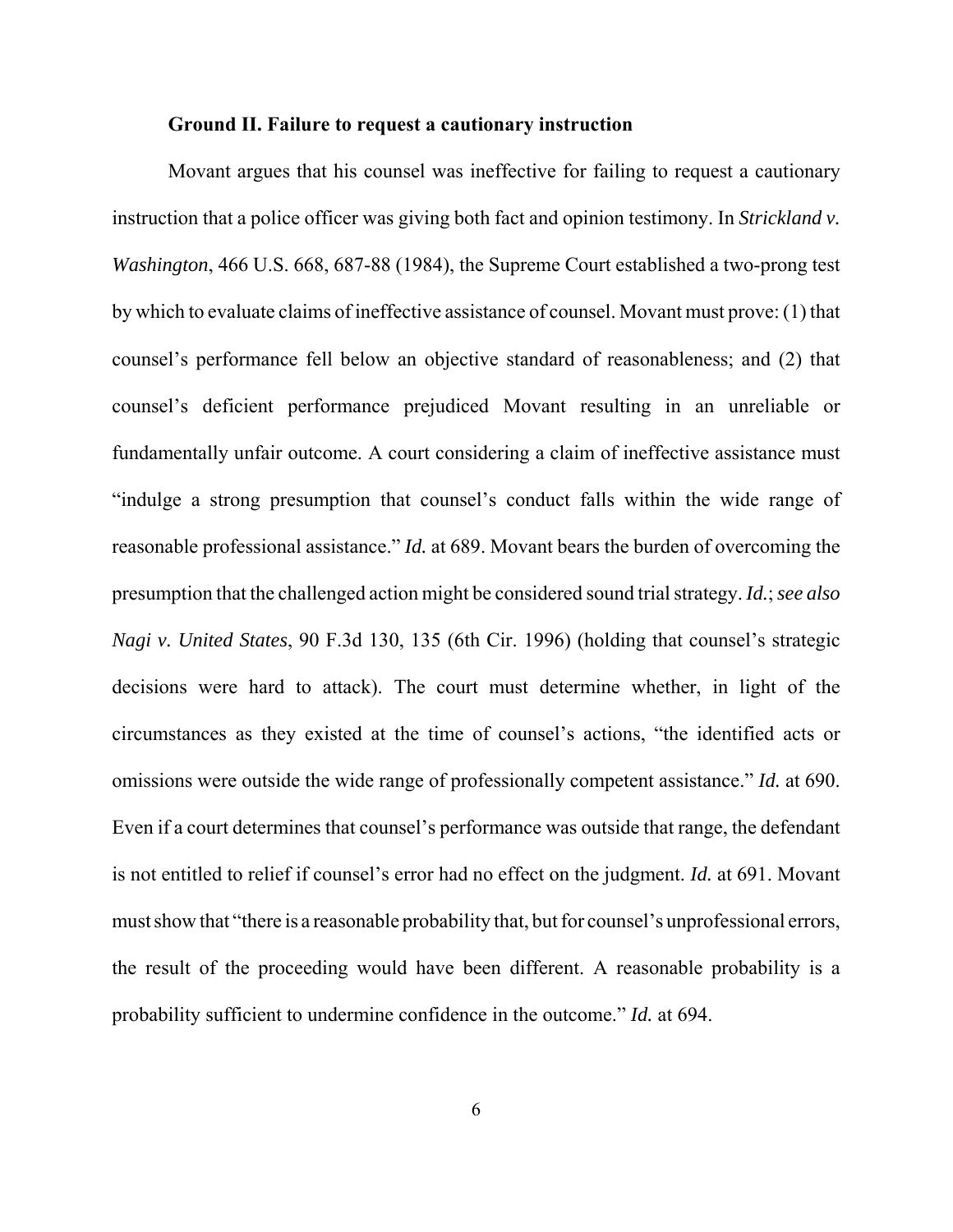Officer Ferguson testified that he had been part of many investigations involving drug crimes. (Trial Tr. 8, *United States v. Fleming*, No. 1:10-cr-301, ECF No. 52.) He was familiar with how cocaine was used and distributed in the Kalamazoo area. Typically powder cocaine would be purchased and used in 1 gram quantities, whereas crack cocaine would be purchased and used in quantities of around .1 gram, which is 1/280th of an ounce. (*Id.* at 8- 9.) This quantity of crack cocaine typically sold for approximately \$20 in Kalamazoo.

Ferguson also testified that he used and paid confidential informants to buy drugs, one of whom was Cassandra Hargrave. In 2010, he used her to purchase crack cocaine from Movant at 910 North Westnedge, in Kalamazoo. (*Id.* at 19.) He subsequently obtained and executed a search warrant for the second-story apartment in that location. In the apartment, there were two bedrooms, one of which was locked. He and other officers forced their way into the locked bedroom and discovered a pair of shoes. Inside one of the shoes was a bag of approximately 20 grams of crack cocaine and a bag of marijuana. (*Id.* at 29.) In another shoe nearby were two receipts, one from a store and another from a bank. (*Id.*) The bank receipt had Movant's driver's license number on it. (*Id.* at 34.) Inside a drawer near the shoes was a digital scale. (*Id.* at 36.) In Ferguson's opinion, a bag of over 20 grams of crack cocaine was not consistent with mere use, because it would be the equivalent of over 200 individual bags of crack cocaine that could be purchased off the street. (*Id.* at 39.)

Movant argues that a cautionary instruction should have been given to distinguish Ferguson's lay and expert opinion testimony, and that without such an instruction, a jury was more likely to believe that Ferguson's opinions were fact. With such an instruction, Movant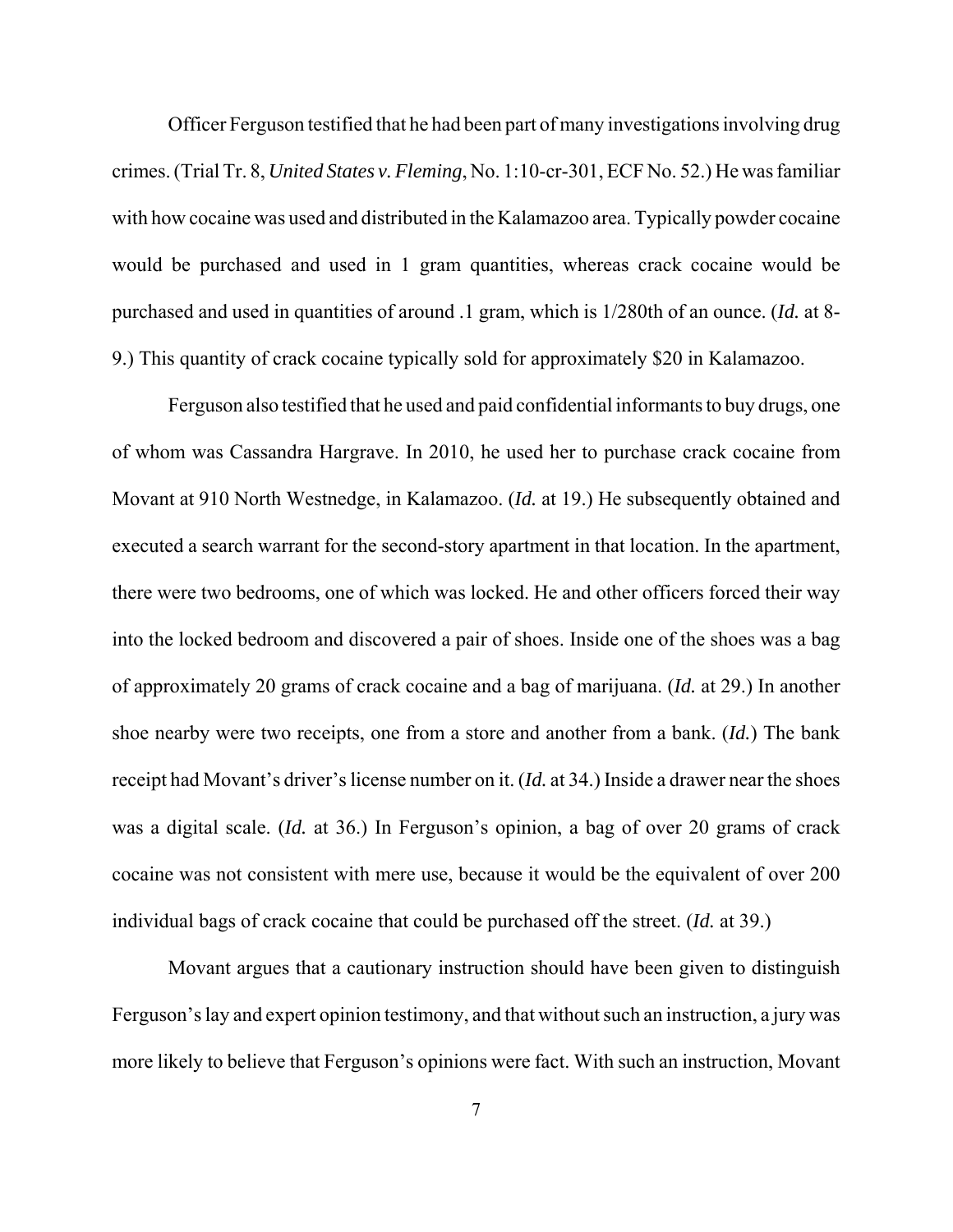claims that a jury would have been free to reject Ferguson's statements about the price of drugs, the quantity in which they are sold, and the manner in which dealers sold drugs on Westnedge.

Movant has not demonstrated prejudice. Ferguson's "opinions" about drug prices and sale quantities tended to show that the amount of drugs discovered in Movant's possession was for the purpose of sale and not use. But there was other evidence to support Movant's possession with intent to distribute. Hargrave testified that she purchased crack cocaine from Movant about 30 times. (*Id.* at 70.) On one occasion, he gave her crack cocaine that he retrieved from a tennis shoe. (*Id.* at 80.) Vivian Buchanan testified that she rented Movant's room to him, but she did not have the key for it. (*Id.* at 90-91.) She testified that neighbors were complaining about the number of people coming over to the house. (*Id.* at 92.) She told him to "quit selling out of the house," because she believed that he was selling drugs. (*Id.* at 93.) Kemberlyn Trotman, a cousin of Movant's, testified that he and Movant would pool their money to purchase cocaine. (*Id.* at 112.) Movant would cook his portion into cocaine base and then sell it. (*Id.* at 113.) Trotman saw Movant sell crack cocaine from the house on Westnedge approximately 200 times. (*Id.* at 114.) According to Trotman, Movant was the only one with a key to Movant's room. (*Id.* at 111.) In light of the foregoing evidence of possession and intent, Movant cannot demonstrate prejudice by counsel's failure to provide a cautionary instruction about Ferguson's testimony. Ample evidence other than Ferguson's opinions supported Movant's possession with intent to distribute the cocaine base discovered in his room.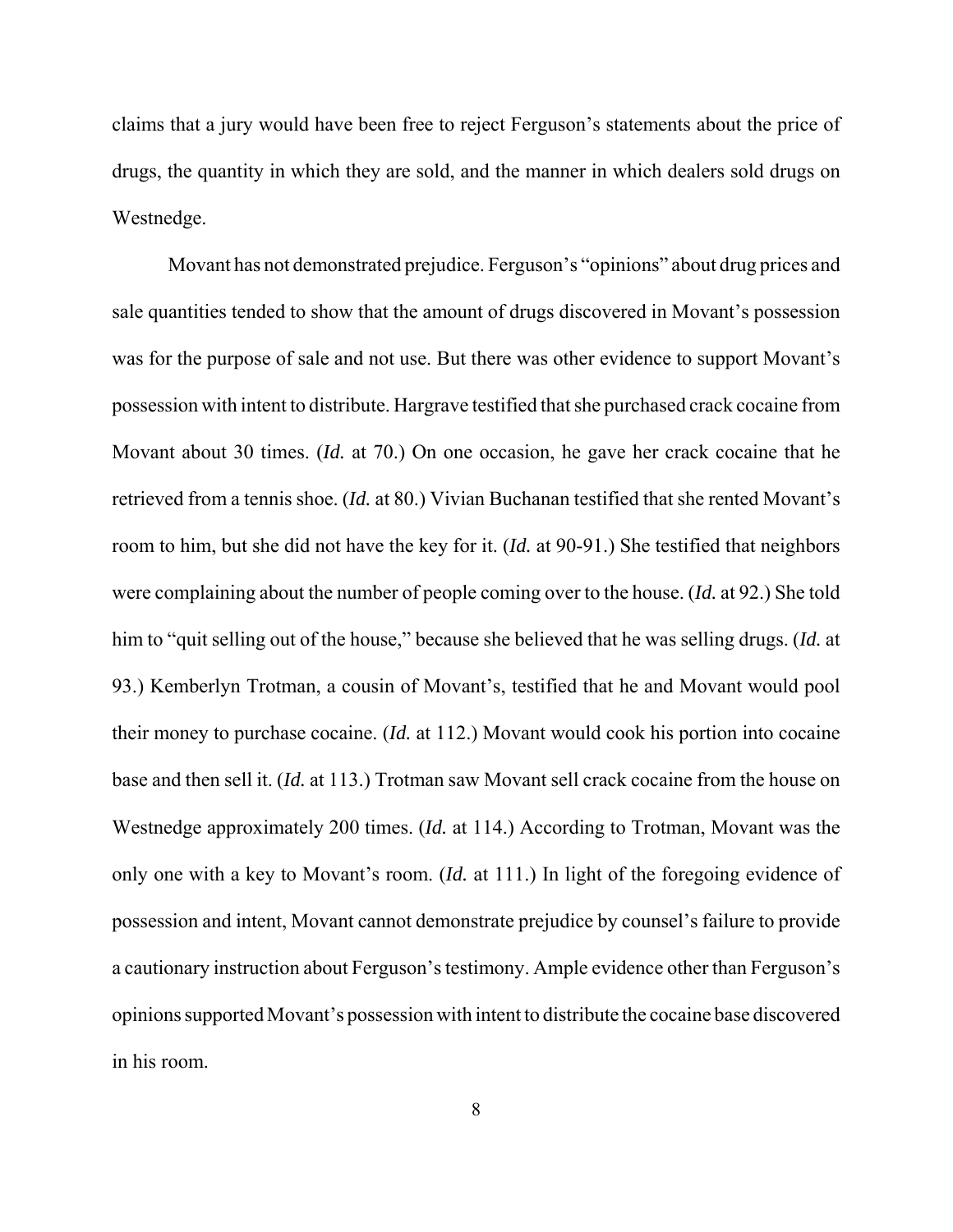**Ground III. Failure to object to Ferguson's testimony based on Fed. R. Evid. 704(b).**

Movant claims that his attorney should have objected to Ferguson's testimony under Rule 704(b), which provides that "[i]n a criminal case, an expert witness must not state an opinion about whether the defendant did or did not have a mental state or condition that constitutes an element of the crime charged or of a defense. Those matters are for the trier of fact alone." Fed. R. Evid. 704(b). This claim is without merit because Ferguson did not testify about a mental state or condition of Movant that constituted an element of the crimes charged. Movant refers to testimony that Ferguson ordered Hargrave to purchase cocaine base from Movant and that she did so. This is not opinion testimony and it is not covered by Rule 704(b).

## **Ground IV. Multiple claims of ineffective assistance.**

Movant asserts several claims of ineffective assistance of trial counsel. In particular, he asserts that counsel: (1) failed to participate in his trial proceedings; (2) failed to require notice under Rule 404(b)(2) of the Federal Rules of Evidence and failed to object to the introduction of a YouTube video and to request a limiting instruction on that video; and (3) failed to make a motion for a judgment of acquittal.

# 1. Failure to participate

Movant contends that counsel failed to participate by failing to object to evidence introduced at trial. Movant asserts that counsel should have objected to Ferguson's testimony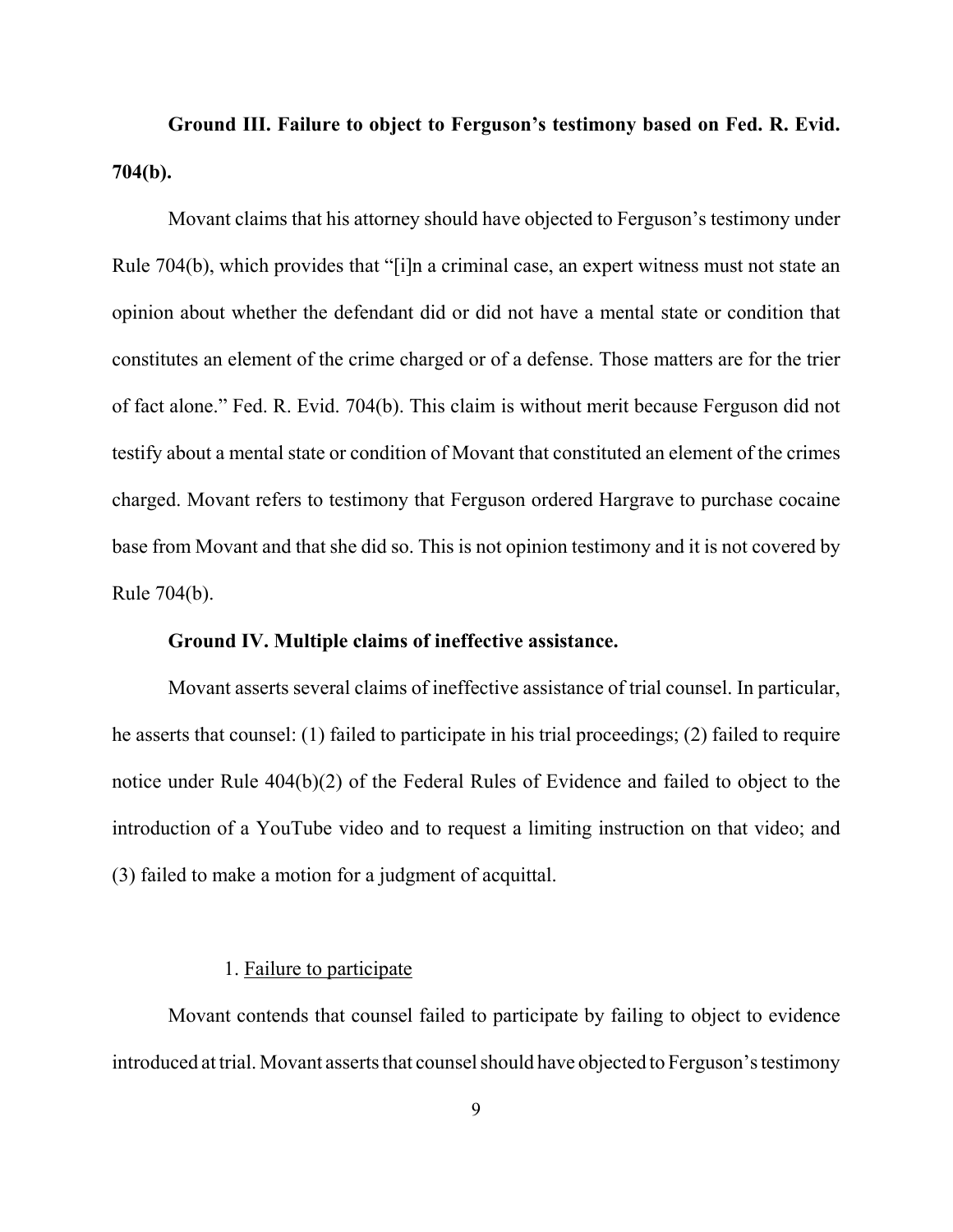about the contents of an agreement between Ferguson and Hargrave, and to the introduction of a receipt that contained Movant's driver's license number. Movant does not identify any valid basis for objection to this evidence. It was not improper for the prosecutor to describe the agreement and then confirm with Ferguson that this was a standard agreement between an informant and the police.

Nor was it improper to introduce Ferguson's testimony about the receipt showing Movant's driver's license number. This evidence did not, as Movant asserts, violate the Confrontation Clause. Moreover, the receipt was cumulative of other evidence presented, so its exclusion would not have had an impact on the outcome of the proceedings. Buchanan testified that the locked room in which the drugs were found belonged to Movant, and that Movant never allowed anyone else into the room when he was not around. (Trial Tr. 91-92.) Thus, the receipt was not the only evidence of Movant's constructive possession of the drugs found in that room. Consequently, Movant has not established prejudice resulting from counsel's alleged failure to object.

#### 2. Failure to object to YouTube video and to request a limiting instruction

At trial, the Government presented six minutes of a YouTube video in which Movant was seen carrying a satchel of money. According to Trotman, the money belonged to Movant, and Movant could not have obtained it in any manner other than selling crack cocaine because Movant did not have a job. (Trial Tr. 119-20.) Trotman testified that he paid to have the video made. The video showed a street party near Movant's home. (*Id.* at 115.) Other parts of the video not shown to the jury showed individuals singing along to a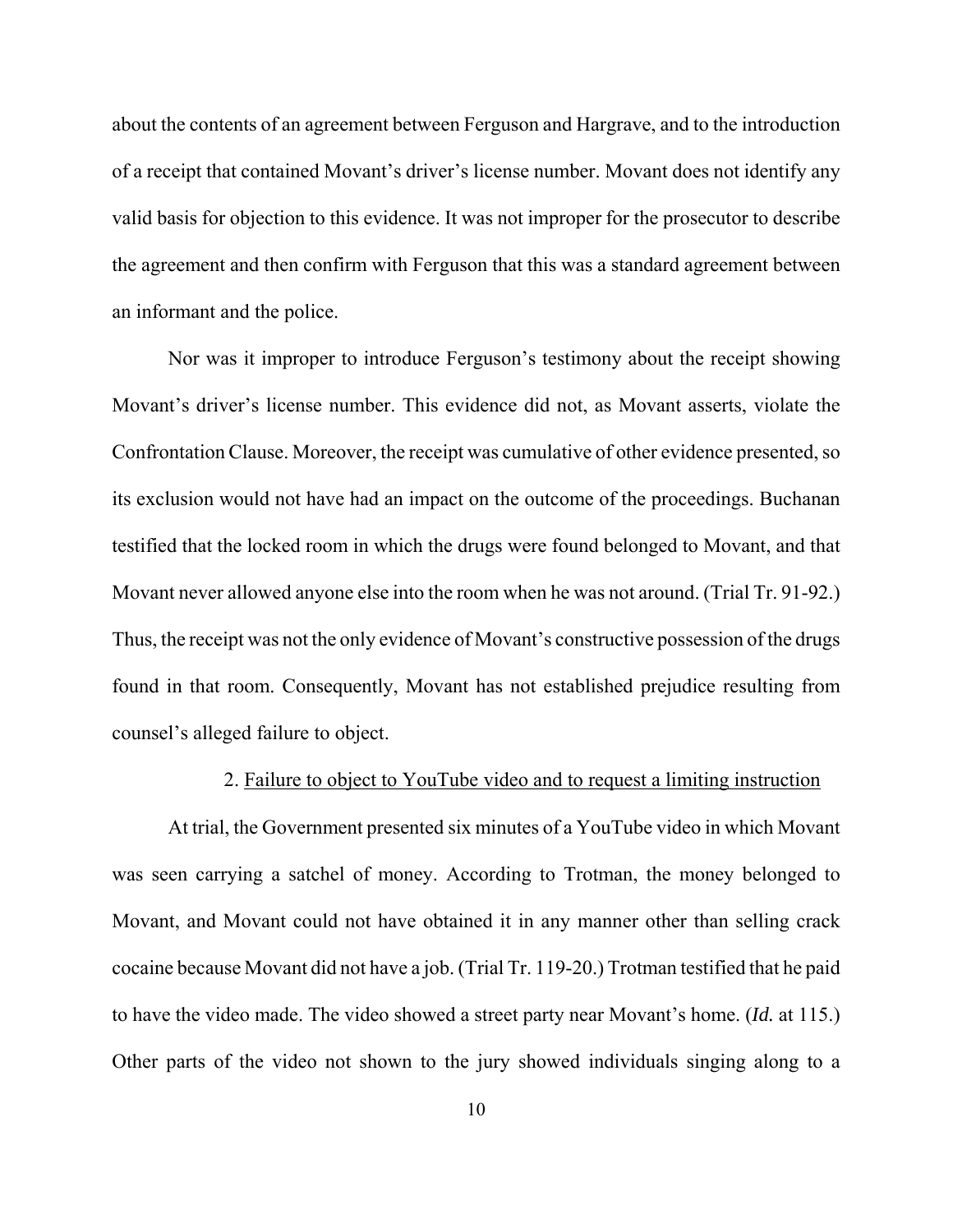recording of the rap song "Ecstasy Line," and the video was intended as a promotion of that song. (*Id.* at 121.)

Movant contends that his attorney should have objected to the video as irrelevant and prejudicial. According to Movant, the video depicted a bad stereotype of the "gangster" lifestyle. It contained offensive language, referred to the use and/or sale of drugs by others, and depicted individuals flashing guns<sup>3</sup> and jewelry. Moreover, the video was not made until after the offenses at issue occurred. Rather than object to its admission, Movant's counsel asserted on the record that she had seen the video and she consented to its admission. (*Id.* at 117.)

Contrary to Movant's assertion, the video was not irrelevant. It showed Movant in the possession of a large sum of money that, according to Trotman, belonged to Movant. The jury could reasonably infer that this money came from the sale of drugs, as Movant was not employed at the time. Unexplained wealth is considered relevant to the issue of whether an individual is a drug dealer. *United States v. Jackson-Randolph*, 282 F.3d 369, 377 (6th Cir. 2002). In addition, the video demonstrated Movant's ties to Trotman and Trotman's familiarity with Movant, and was relevant for that reason. The prosecutor played only a limited portion of the video to the jury, sufficient to establish Movant's connection to Trotman and to the money and valuables shown in the video. Consequently, the Court would not have granted an objection to exclude the video as being more prejudicial than relevant.

<sup>3</sup>Trotman testified that these guns did not belong to Movant. (Trial Tr. 120.)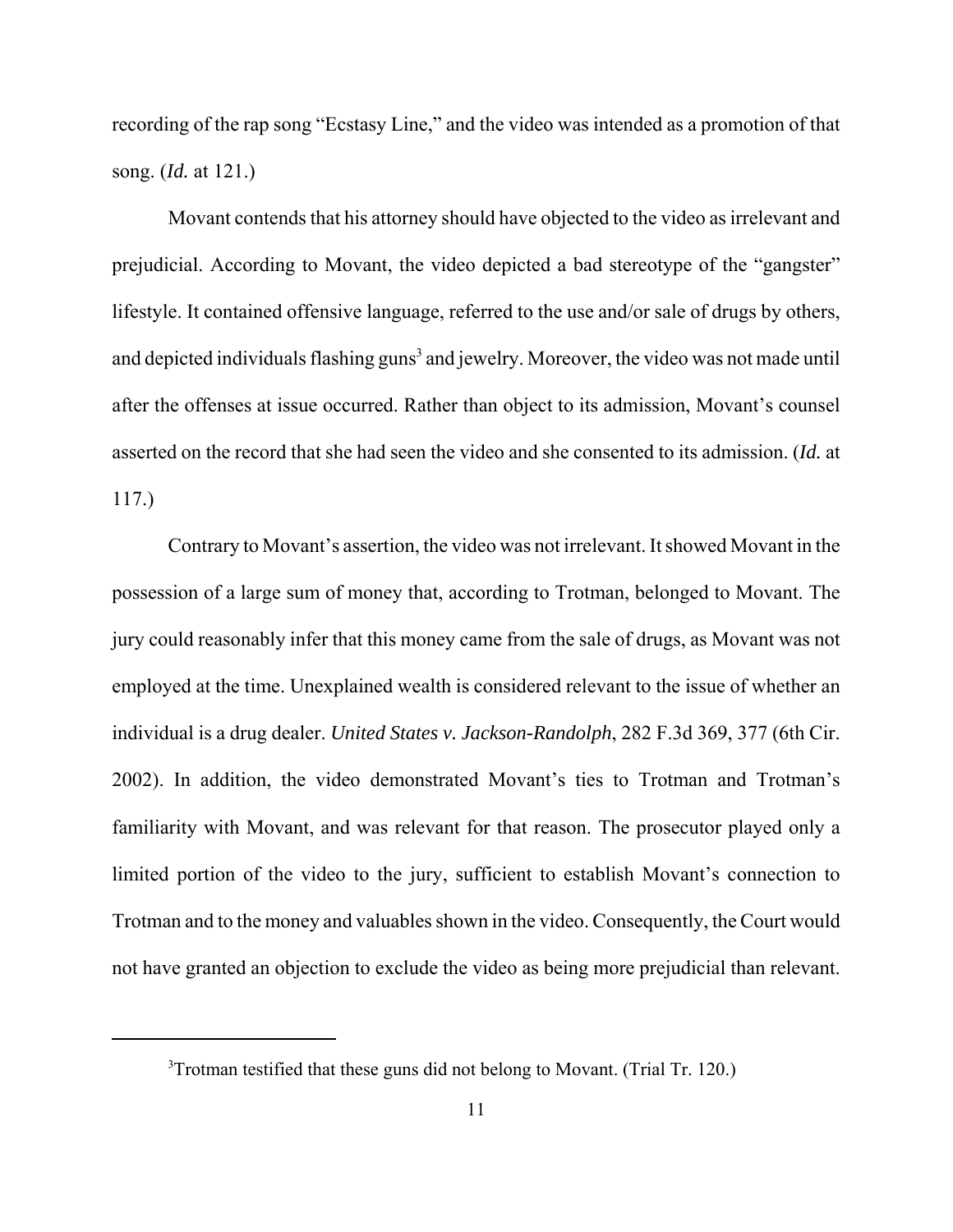Movant relies upon a decision by the Michigan Court of Appeals, in which the court held that the probative value of a rap video depicting the defendant was outweighed by the danger of unfair prejudice. In that case, the defendant was charged with felony-murder and armed robbery, and the video showed the defendant with others covering their faces with bandanas in a manner similar to the manner in which his face was covered during the charged offenses. *People v. Foster*, No. 320136, 2015 WL 2412383, at \*5 (Mich. Ct. App. May 19, 2015). At one point in the video, the defendant rapped about "being 'strapped up' with a '45' and . . . about people being 'merked' or murdered." *Id.* The court of appeals found that the video may have been relevant to show that defendant associated with others who wore masks similar to those used in the commission of the offense, but the video was not relevant to show intent and motive. *Id.* at \*6. The defendant's statements did not reveal any details about the offenses or share any characteristics about them. The defendant's statements were "nothing more than general assertions about obtaining money, carrying weapons, and, in general, acting tough." *Id.* In addition, the video was made several months before the offenses were committed, and other testimony indicated that the defendant and his cohorts came up with a plan for the robbery on the night of the robbery. Thus, any connection between the video and the defendant's intent was highly attenuated. When weighed against the presence of "profanity, misogynistic lyrics, drug references, and general references to violent and offense behavior" in the video, its probative value was outweighed by the danger of unfair prejudice. *Id.*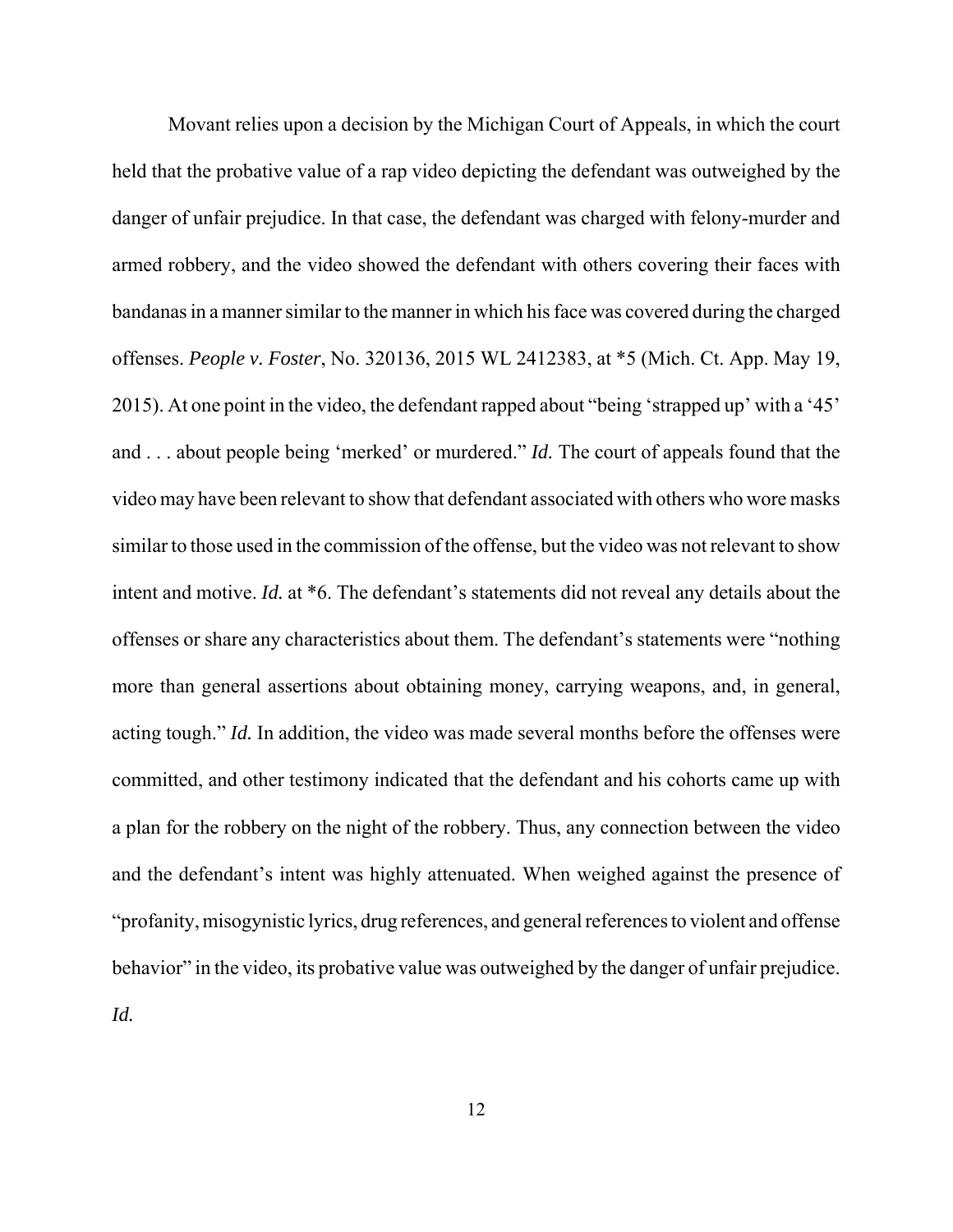In contrast, the video evidence presented in Movant's case was more closely related to his offense. It was made within a few weeks after the offenses charged, and it depicted details about Movant's possession of money and jewelry, which was relevant to his intent, and his relationship to a key witness. Unlike the video in *Foster*, the video in Movant's case was relevant to his intent, and this relevance outweighed the prejudicial aspects of the video.

Movant also claims that the video contained hearsay, and should have been excluded on that basis. Hearsay is an out-of-court statement offered in evidence to prove the truth of the matter asserted. Fed. R. Evid.  $801(c)(2)$ . As indicated, the video was offered to show Movant's possession of a large sum of money and his relationship to Trotman. Generally speaking, except for statements by Movant about taking his money home, it was not offered to prove the truth of statements made in the video. Movant notes that the prosecutor stated in closing arguments that "[t]he video you saw was not promoting anything other than the excess of the participants[.]" (Closing Arguments Tr. 4, *United States v. Fleming*, No. 1:10 cr-30, ECF No. 56.) Here, the prosecutor was drawing attention to the wealth observed in Movant's possession; the prosecutor was not relying on hearsay statements.

The prosecutor also noted that the participants in the video bragged about the amount of money in Movant's satchel. (*Id.* at 4-5.) It is true that the statements in the video about the quantity of money in Movant's satchel was hearsay, if offered to prove that amount, but Trotman also testified in court about how much money was in the satchel. (Trial Tr. 119.) His testimony was not hearsay. Thus, Movant was not prejudiced by counsel's failure to object to any hearsay statements in the video.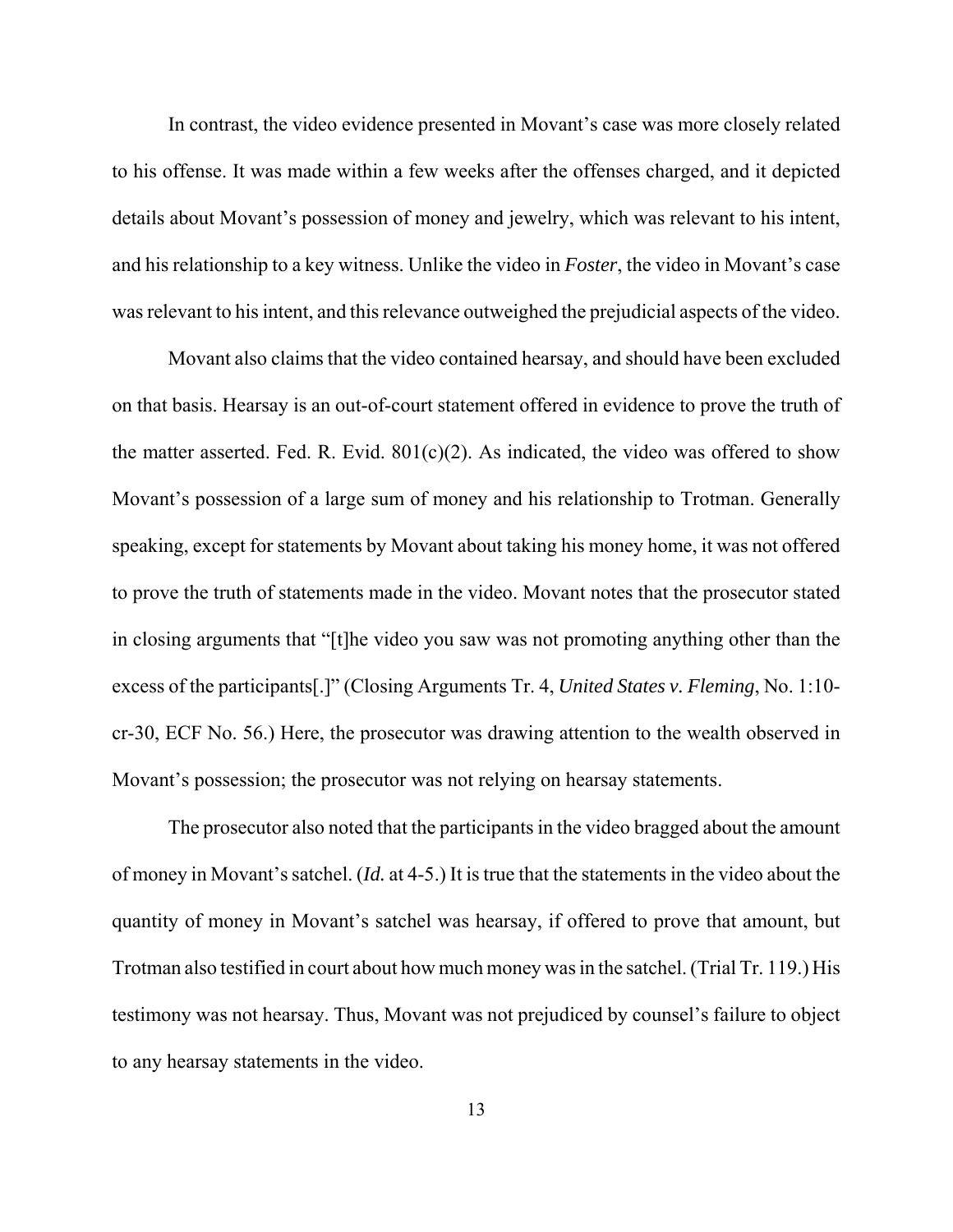Movant also contends that his counsel should have objected that the Government failed to provide notice of the evidence under Rule 404(b), which prohibits use of evidence of a "crime, wrong, or other act" to prove a person's character in order to show that a defendant acted in accordance with this character. The Rule allows such evidence for other purposes (including "motive, opportunity, intent, preparation, plan, knowledge, identity, absence of mistake, or lack of accident"), provided that the prosecutor provides "reasonable notice" of the evidence and that the prosecutor intends to offer it at trial. Fed. R. Evid. 404(b)(2). Again, the video was not evidence of Movant's character, and was not offered as such. Moreover, the Government provided reasonable notice of its intent to use the video in a brief filed a week before the trial. By the time of trial, Movant's counsel confirmed that she had seen the video. An objection for lack of notice would have been futile.

Movant also claims that counsel should have asked for an instruction informing the jury to consider the video only for the purpose of evaluating Movant's character. It was not objectively unreasonable for counsel not to ask for such an instruction, given the relevance of the video and the purpose for which it was offered. In addition, Movant cannot show prejudice from counsel's failure to exclude the video or to provide a cautionary instruction, because of all the other evidence of Movant's intent to distribute, including prior instances of distribution of cocaine base. Indeed, Movant himself concedes that the video was not necessary for the Government's case. (Suppl. Br. 10, ECF No. 6.)

## 3. Failure to move for acquittal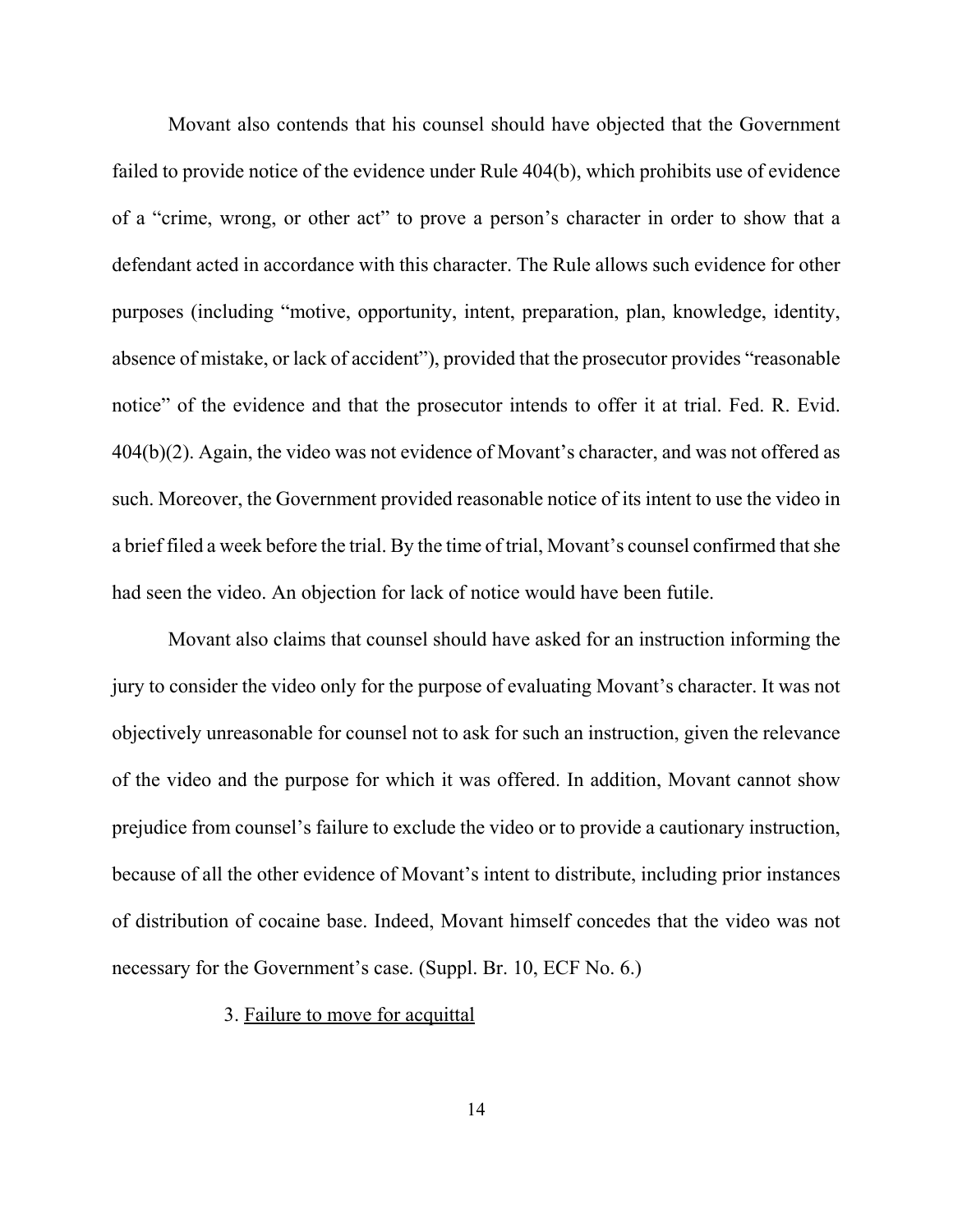Movant's trial counsel did not move for a judgment of acquittal, but there is no reasonable probability that such a motion would have been successful. The testimony of several witnesses about Movant's distribution of crack cocaine from the location where the drugs were discovered, as well as the quantity of the cocaine base discovered in Movant's constructive possession, as well as the presence of a digital scale near the cocaine, and the evidence of Movant's possession of unexplained wealth, provided strong evidence that he possessed the cocaine base with the intent to distribute it. Furthermore, Hargrave's unwavering testimony that she purchased cocaine base from Movant on multiple occasions, including July 21, 2016, was sufficient to establish his distribution on that date. Counsel did not act unreasonably by failing to make a futile motion.

## **Ground V. Additional claims of ineffective assistance.**

#### 1. Failure to present an opening statement

Movant notes that his counsel waived the opportunity to present an opening statement. This is not an uncommon strategic decision. *See Millender v. Adams*, 376 F.3d 520, 525 (6th Cir. 2011) ("An attorney's decision not to make an opening statement 'is ordinarily a mere matter of trial tactics and . . . will not constitute . . . a claim of ineffective assistance of counsel.'") (quoting *Millender v. Adams*, 187 F. Supp. 2d 852, 870 (E.D. Mich. 2002)). Movant has not overcome the presumption that counsel's waiver was a strategic decision, nor has he shown any prejudice as a result of counsel's decision.

## 2. Failure to effectively cross-examine witnesses

(a) Ferguson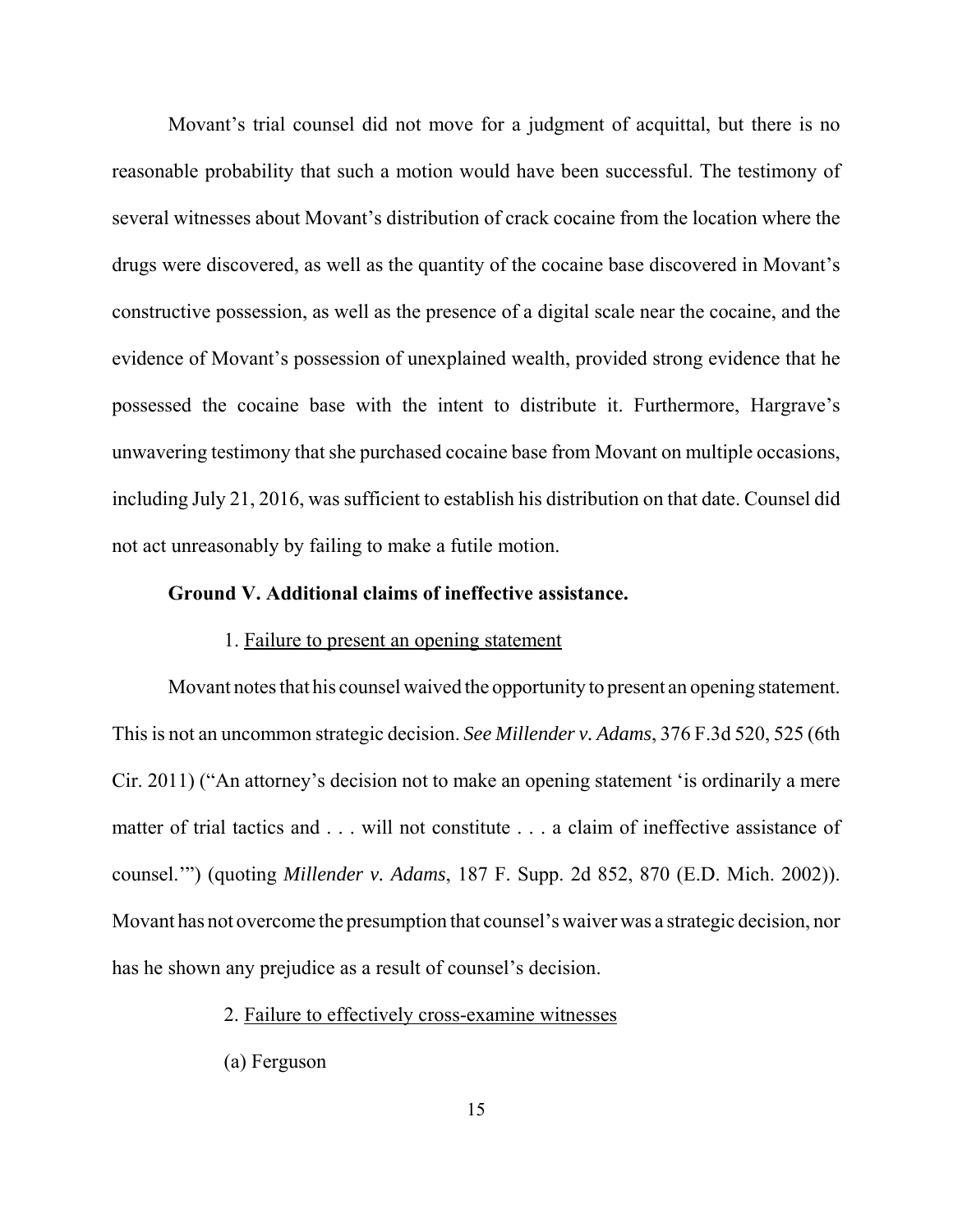Movant asserts that counsel's cross-examination of Ferguson was ineffective because counsel should have inquired why Movant was charged with additional offenses if Hargrave made only one purchase of crack cocaine from Movant. But the testimony does not support Movant's assertion that Hargrave purchased crack cocaine from Movant on only one occasion. She testified that she purchased it from him about 30 times. (Trial Tr. 70.)

# (b) Hargrave

Movant also refers to testimony that Hargrave purchased cocaine at Movant's house and received it from a female rather than Movant. (Trial Tr. 74.) But this incident occurred on July 26, and was not the incident charged in the indictment. (*See id.*)

## 3. Failure to object to Trotman's testimony

Movant contends that his counsel should have made multiple objections to testimony by Trotman. Specifically, Movant refers to the following testimony:

Q What did Marjuan do for a living?

A From my understanding he sold crack.

Q How do you know that?

A I mean, that's all that was around when I was out, so --

# (Trial Tr. 111.)

Movant contends that the answer to the second question is hearsay because it is based on what others were saying about Movant. This assertion is unsupported. In subsequent testimony, Trotman explained that he and Movant purchased cocaine together, Movant cooked it into cocaine base, they divided it between themselves, and Trotman saw Movant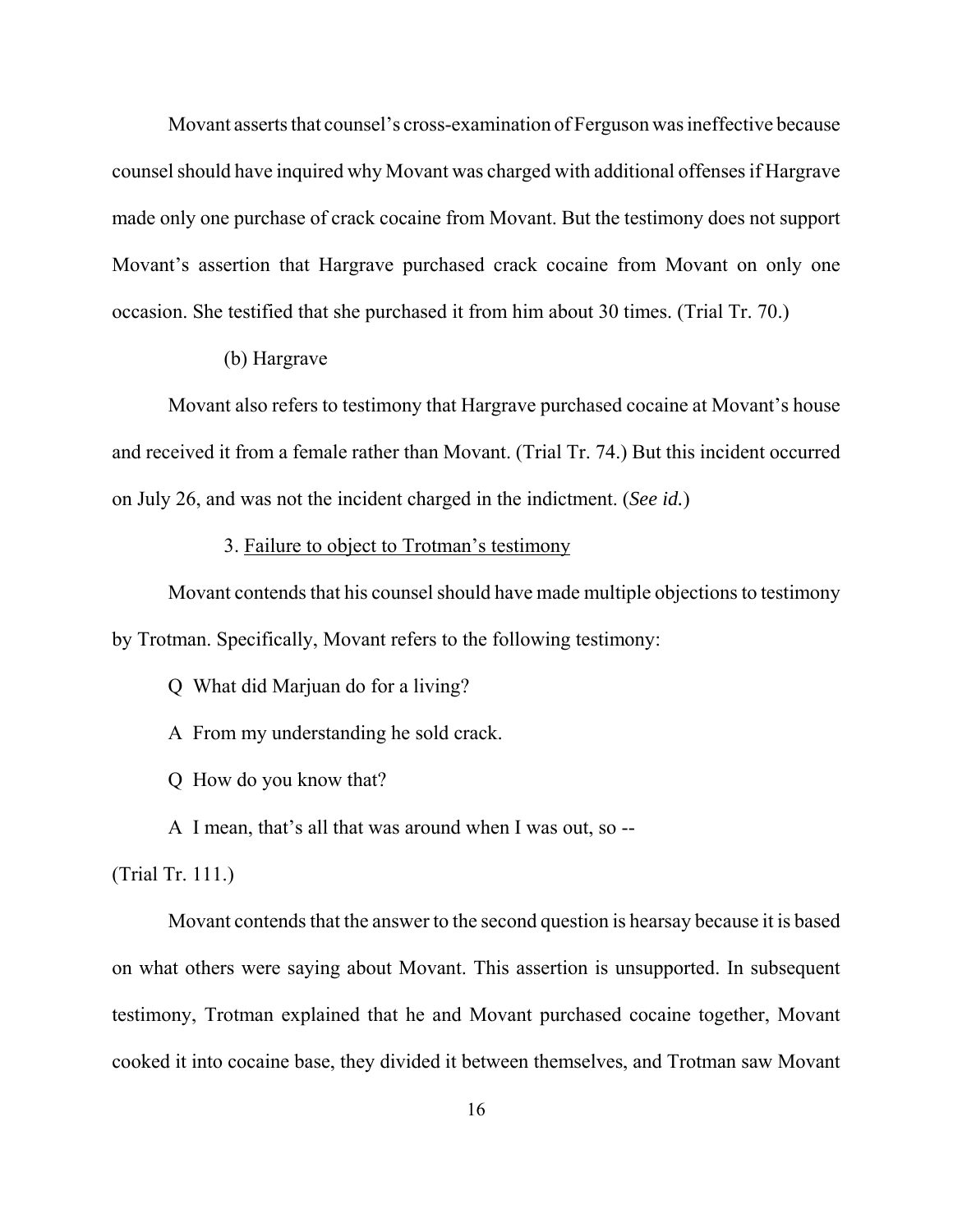sell it. (*Id.* at 111-14.) Thus, Trotman's testimony is based on his personal knowledge, not the statements of others.

Movant also refers to an instance in which Trotman was asked: "How much cocaine were you buying?" (Trial Tr. 114.) Movant claims that this question was irrelevant because Movant was not charged with conspiracy. However, in context, it was relevant to show that Movant was working with Trotman to obtain and sell cocaine. It demonstrated the means by which Movant might have obtained the cocaine that was found in his possession, and to show that Movant was engaged in a regular practice of purchasing cocaine and then preparing it for distribution. Thus, the question was not irrelevant.

Movant also objects to the question, "You were buying 14 grams. How much was [Movant] buying at the time?" (*Id.*) Trotman testified that he and Movant did not purchase the cocaine together; sometimes, Trotman gave Movant money to purchase it for both of them. Thus, Movant contends that a proper foundation was not laid for this question, as Trotman did not necessarily know how much cocaine Movant was buying. However, Movant has not shown that Trotman's testimony would have been different if counsel had objected. Trotman had a basis for making this statement, given his working relationship with Movant and the fact that they were pooling their resources and divvying up the cocaine for sale. Moreover, the precise quantity that Movant himself purchased on any given occasion was not material to the Government's case.

Movant contends that his attorney should have objected to the following question as leading: "So you would buy about a half an ounce and he would buy two to three ounces.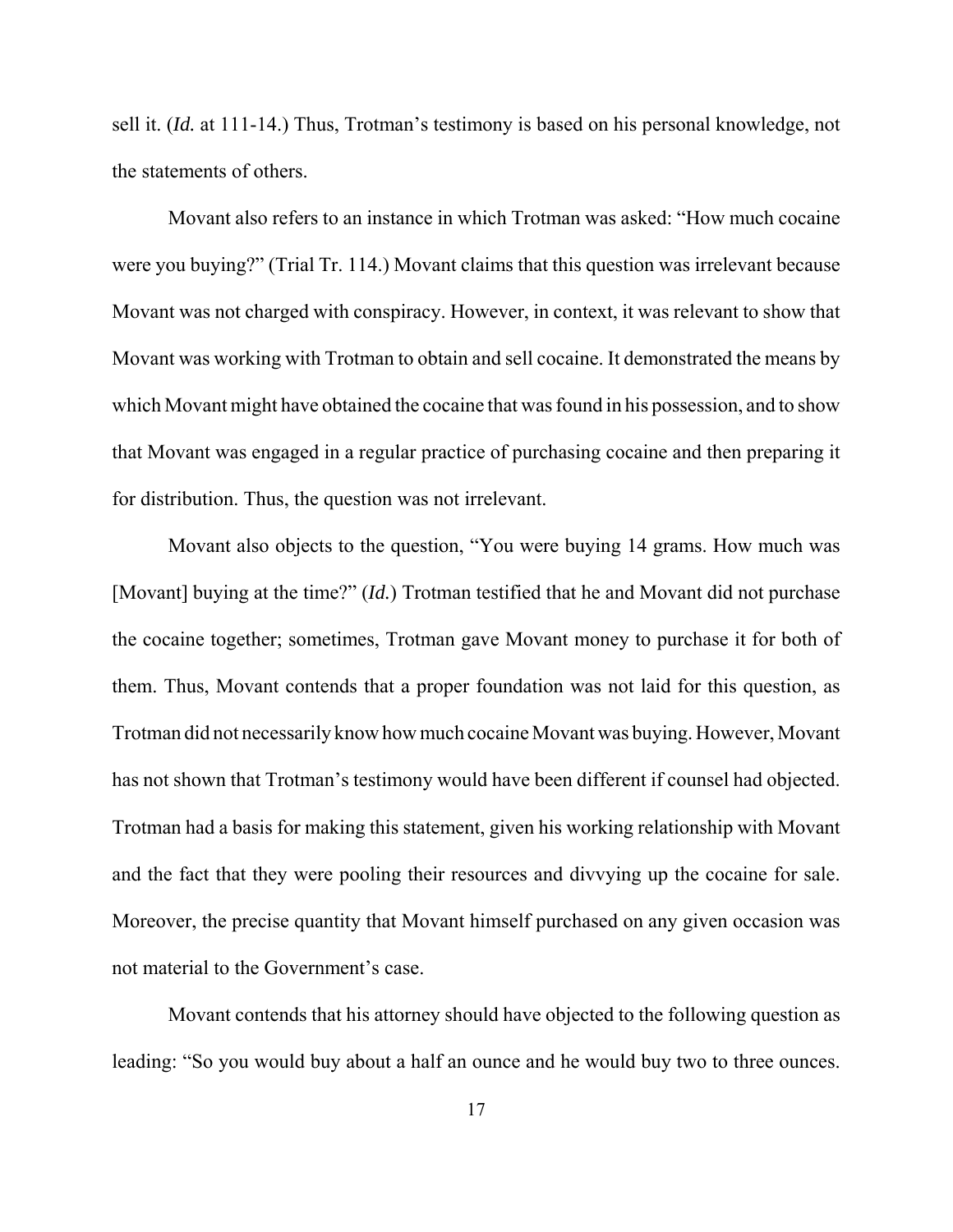You'd pool your money and get the cocaine; is that right?" (*Id.* at 112.) Trotman responded, "Yes." (*Id.*) Here, an objection would not have achieved anything. After an objection, the prosecutor could have rephrased the question and elicited the same response.

Movant also contends that the following question was vague: "Do you know who you were getting [the cocaine] from?" (*Id.*) According to Movant, the "you" was unclear. It could have referred to Trotman only, or to both Trotman and Movant. But after Trotman responded that Andreas Barajas was the source of the cocaine, the prosecutor cleared up any ambiguity by asking, "So you and [Movant] were buying it from Barajas; is that right?" (*Id.*) Trotman responded in the affirmative.

Next, Movant contends that the prosecutor asked leading questions and failed to lay a proper foundation for the following exchange, which occurred during the redirect examination of Trotman:

Q All right. And you gave [law enforcement officers] information about a lot of people. They asked you about Barajas and some other relatives of yours. They asked you about other drug dealers in Kalamazoo and they mentioned Marjuan Fleming; is that right?

A Yes.

Q And you did tell them that Marjuan had been buying from Barajas; is that right?

A Yes.

(*Id.* at 130.) None of this testimony was material; its admission was not prejudicial and an

objection would not have had any impact on the outcome of the proceedings.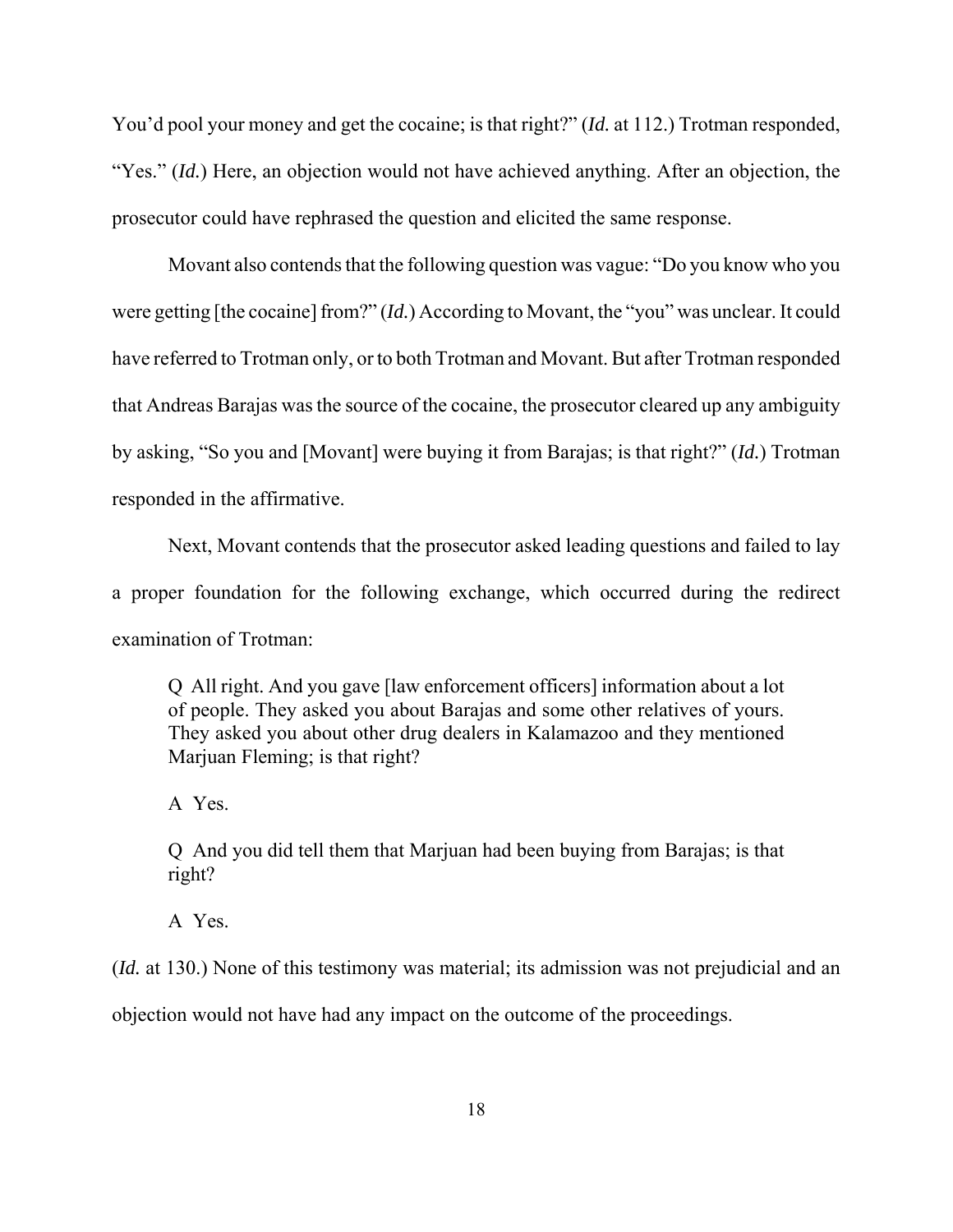Movant also contends that his attorney should have objected during the following exchange:

Q Who were you doing with the cocaine you were buying?

A He would cook it up and --

(*Id.* at 112.) Movant contends that Trotman's answer was not responsive, and that as soon as Trotman said "he," Movant's counsel should have objected and moved to strike the answer. Movant asserts that the prosecutor was asking a question about "what" Trotman was doing with the cocaine, and that an answer referring to Movant was not answering the question. This is not quite correct, because the prosecutor inartfully started the question with a "who." In other words, the question could reasonably be interpreted as asking both "what" was Trotman doing with the cocaine and "who" else was involved.

Movant also contends that no foundation was laid for this question, but again, Movant has not shown prejudice. He has not shown that Trotman actually lacked a basis for his response. Indeed, Trotman later testified that he actually saw Movant "cook" the cocaine on five different occasions. (*Id.* at 113.) This is an adequate foundation for his testimony that Movant would cook the cocaine.

Movant also contends that his attorney should have objected to the following exchange:

Q What was he doing with -- what were you doing with your part [of the cocaine base]?

A I was selling it.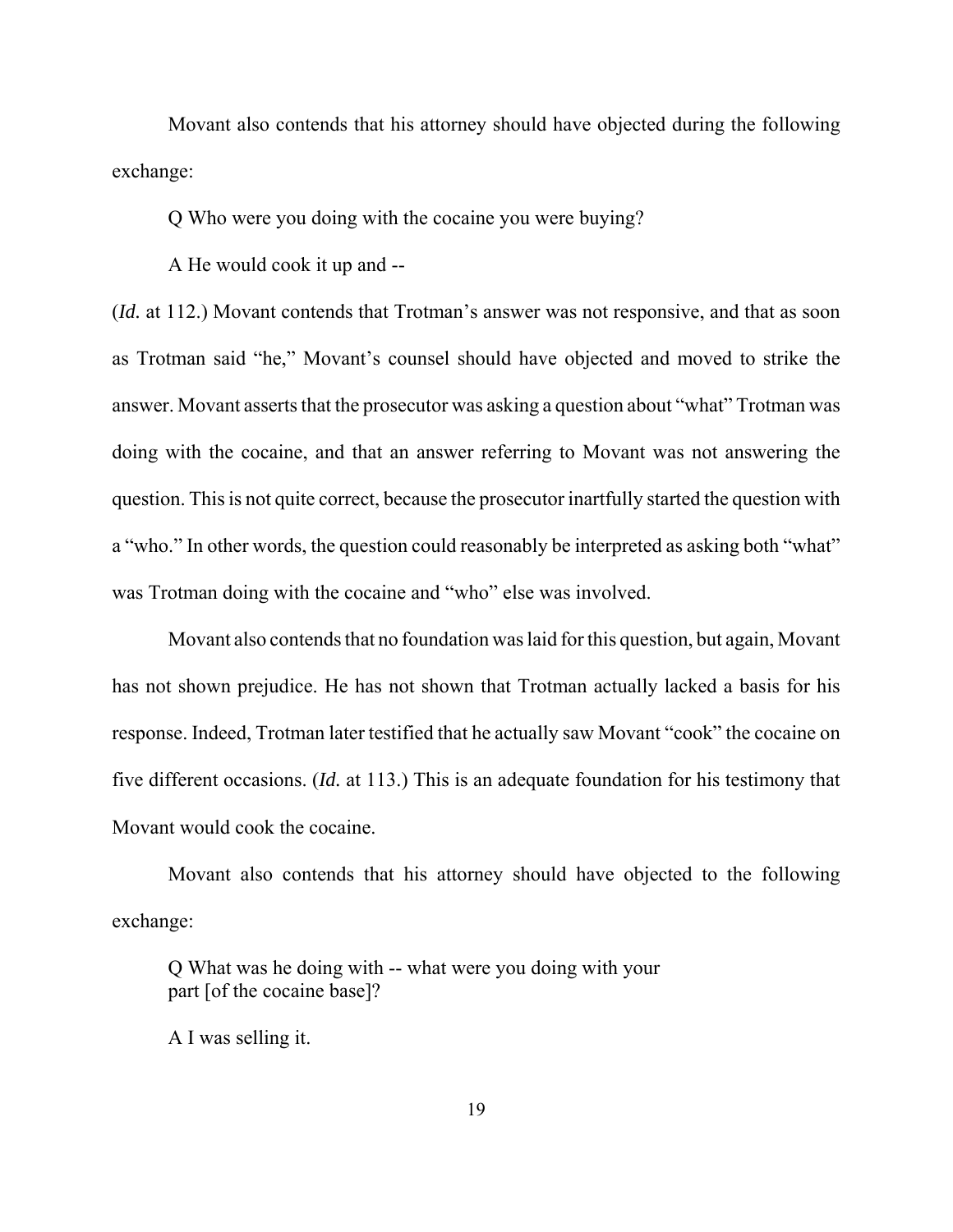Q What was he doing with his part?

A Selling it.

(*Id.*) Once again, Movant contends that the prosecutor failed to lay a proper foundation. But Trotman later testified that he personally saw Movant sell cocaine base around 200 times. Thus, an objection would not have accomplished anything.

Movant contends that it was prejudicial for the prosecutor to ask how many times Trotman saw Movant sell cocaine base, and for Trotman to testify that he saw Movant selling it approximately 200 times from the home at 910 Westnedge. Movant argues that he was only being charged with distribution on July 21, 2010 and possession with intent to distribute on July 28, 2010. Although Trotman's testimony was certainly prejudicial, it was not unfairly so. A history of repeated sales from Movant's home was directly relevant to the distribution charge as well as the charge of possession with intent to distribute the cocaine found in Movant's room.

Finally, Movant objects to two leading questions to Trotman about the nature of a "rubber-band bank" and the fact that it is a typical means for drug dealers to sort money when paying for a drug deal. The testimony arising from these questions was not material to Movant's guilt, and there is no reasonable probability that its exclusion would have changed the outcome of the proceedings.

In short, Movant has not shown objectively unreasonable conduct or prejudice from counsel's failure to make various objections to Trotman's testimony.

#### **Ground VI. Failure to object to prosecutorial misconduct**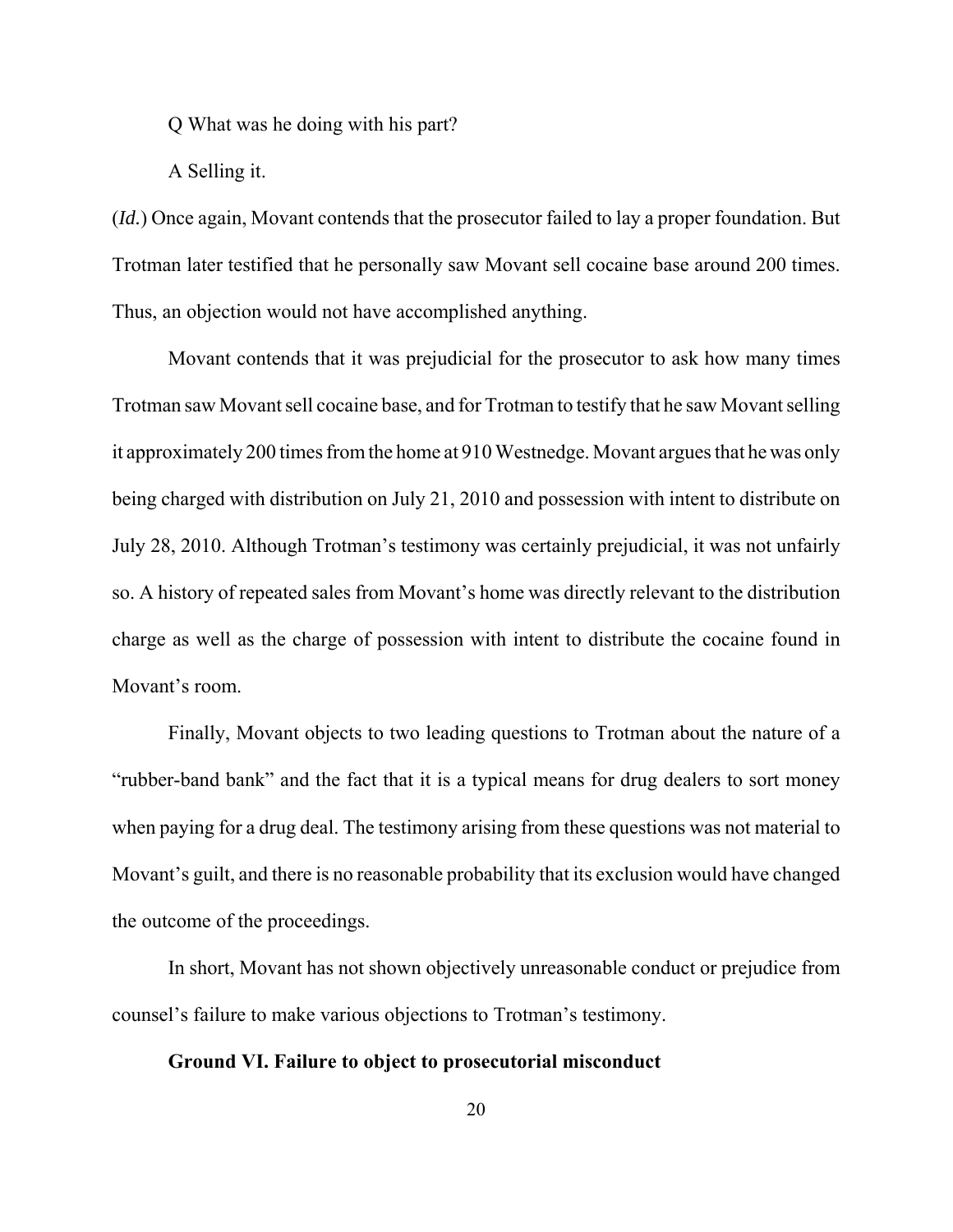Movant characterizes some of the prosecutor's actions as prosecutorial misconduct, and claims that his attorney was ineffective for failing to object to them.<sup>4</sup> The Sixth Circuit has developed a two-part test for reviewing claims of prosecutorial misconduct based on statements made by a prosecutor during a criminal trial. First, the Court determines whether the prosecutor's statements were improper. *United States v. White*, 563 F.3d 184, 193 (6th Cir. 2009). If the statements were proper, the inquiry ends and it is unnecessary to address the second part of the test. If the prosecutor's statements were improper, then the Court makes a determination whether the improper statements were flagrant and warrant reversal of a conviction. *Id.* There are four factors utilized to determine if an improper statement was flagrant: "1) whether the statements tended to mislead the jury and prejudice the defendant; 2) whether the statements were isolated or pervasive; 3) whether the statements were deliberately placed before the jury; and 4) whether the evidence against the accused is otherwise strong." *United States v. Galloway*, 316 F.3d 624, 632 (6th Cir. 2003). If an improper statement was not flagrant, the conviction will be reversed if "1) the proof of the defendant's guilt is not overwhelming; 2) the defense objected to the statements; and 3) the trial judge did not cure the impropriety through an admonishment to the jury." *Id.* The Court will use this test to guide its analysis of the reasonableness of counsel's failure to object and any prejudice suffered by Movant therefrom.

<sup>&</sup>lt;sup>4</sup>To the extent that Movant asserts prosecutorial misconduct as a claim separate from ineffective assistance of counsel, his claim is procedurally barred because Movant did not raise this claim on direct appeal and he has not alleged, let alone shown, cause and prejudice for his failure to do so.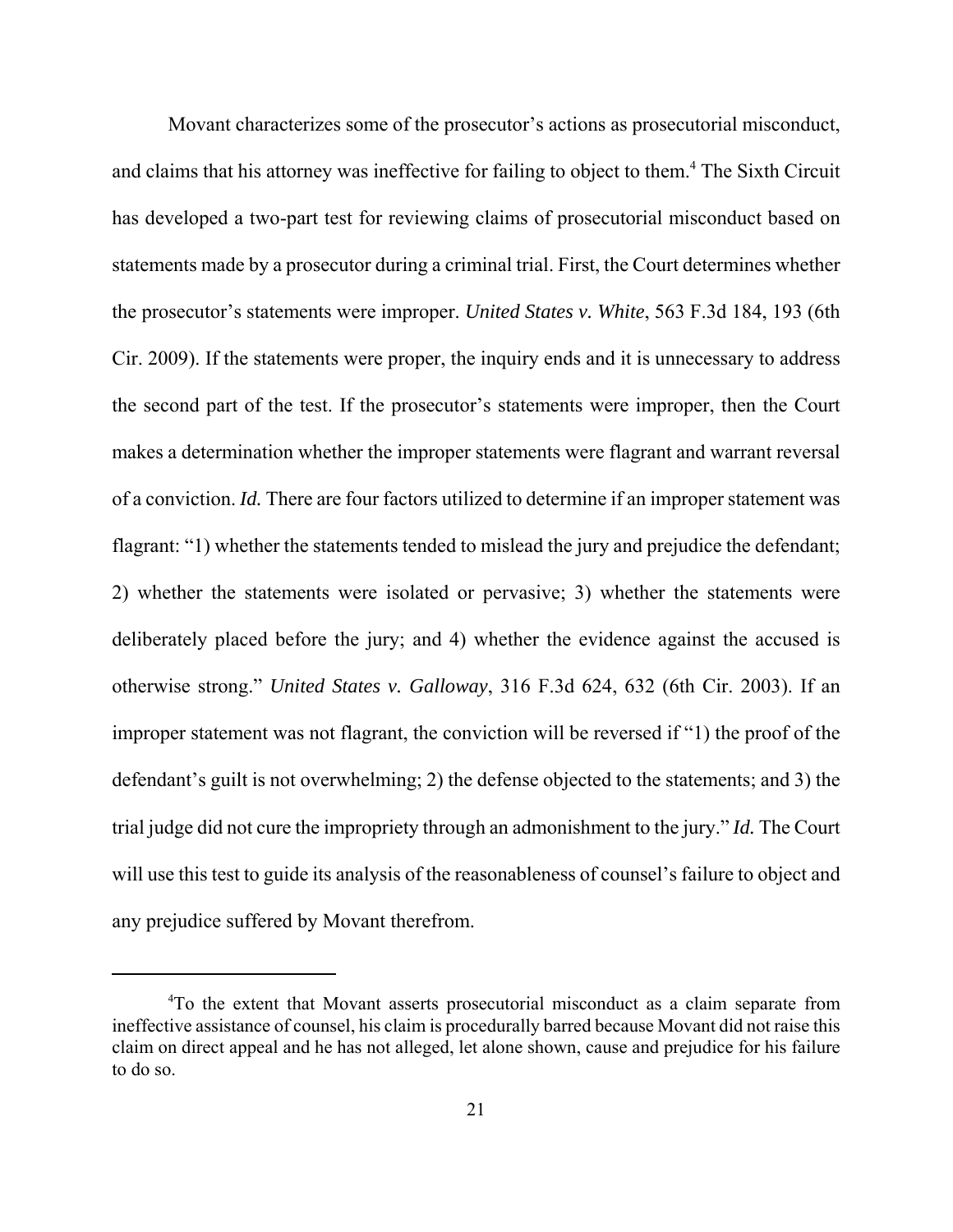#### 1. Closing Argument

During closing argument, the prosecutor stated that "[W]e're here because Marjuan Fleming made himself perhaps the most open and notorious crack cocaine dealer in Kalamazoo. . . . He sold to hundreds of people coming to that apartment." (Closing Argument Tr. 3, 4.) Movant claims that there was no evidence about who the most notorious drug dealers were, and that the evidence did not support the prosecutor's claim that Movant sold to hundreds of people. However, it was not improper for the prosecutor to make arguments based on reasonable inferences drawn from the evidence presented at trial. *See Byrd v. Collins*, 209 F.3d 486, 535 (6th Cir. 2000). That evidence included witnesses observing Movant selling crack cocaine hundreds of times, and telling Movant to stop selling drugs out of the house because neighbors were complaining about the number of people. It also included a video in which Movant flaunted his wealth to his neighbors and to others on the Internet.

Movant contends that the prosecutor misrepresented the fact that there was a stipulation that the substance purchased by Hargrave from Movant on July 21, 2010, was crack cocaine. However, Movant's counsel did stipulate to this fact, as well as to the fact that the substance discovered in his room was crack cocaine. (Trial Tr. 3-4, 20, 38.)

In addition, Movant objects to several statements by the prosecutor when referring to the YouTube video, including the prosecutor's statements that the video depicted: "the excess of the participants";"a collection of Kalamazoo's finest hoodlums getting together for a regular street party"; participants who "bragged about the number of rubber band banks" in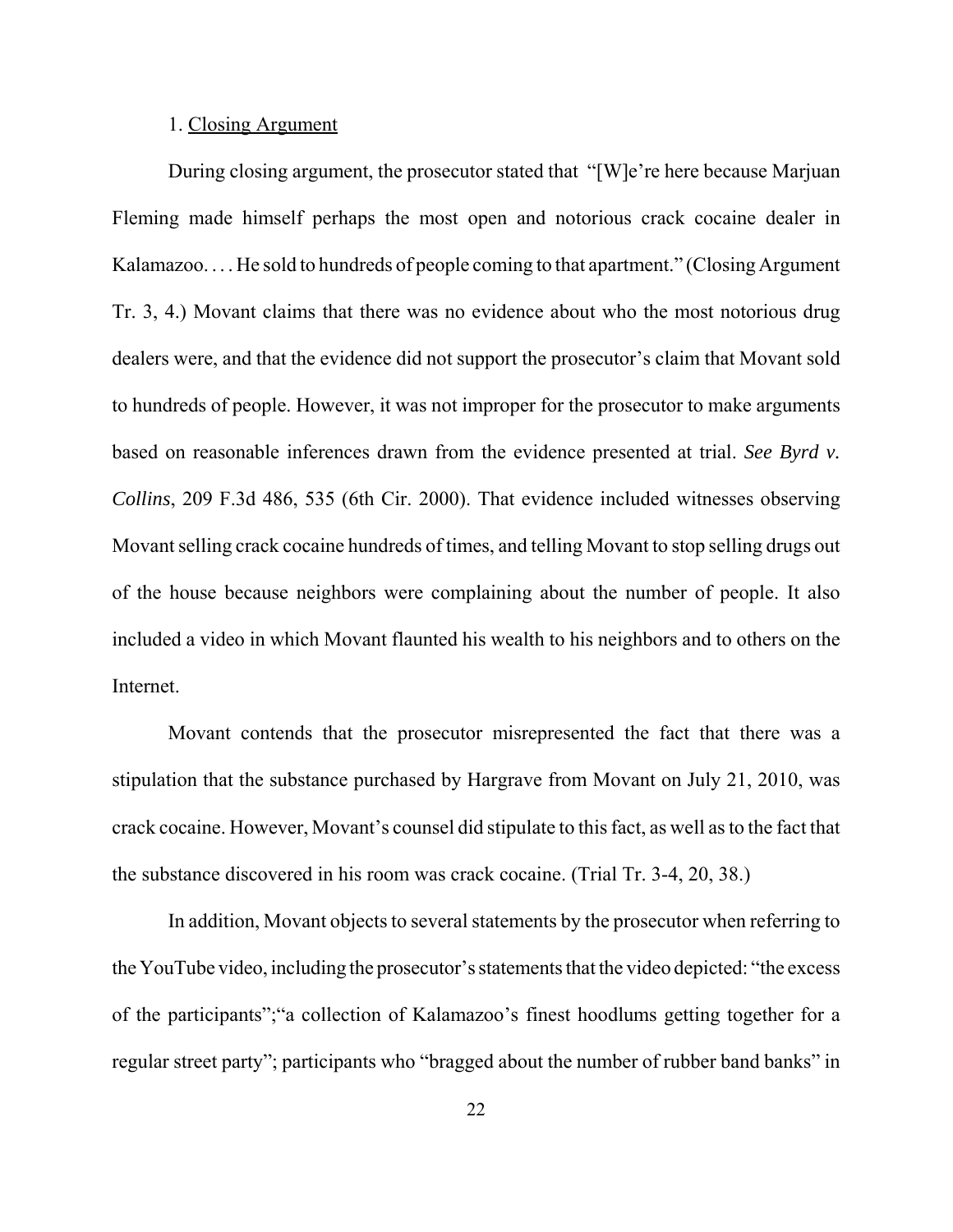Movant's satchel; Movant's statement that he took the satchel home "because [he did not] want to kill nobody"; Movant wearing "\$28,000 worth of gold jewelry"; and what the prosecutor described as "a memory book" for a "drug dealer." (Closing Arguments Tr. 4, 5, 17.) Movant contends that these statements were improper recitations of character evidence. To the contrary, as the Court explained above, the prosecutor's statements were primarily aimed at highlighting the unexplained money and wealth in the video. Some parts of the video were not especially material or relevant to the conviction, but the video evidence, and the prosecutor's statements about it, were not so flagrant or prejudicial as to deny Movant a fair trial.

First, the jury saw the video and could evaluate for itself whether the prosecutor's statements were accurate. Second, none of the statements were so flagrant or prejudicial that they denied Movant a fundamentally fair trial or could have changed the outcome of his proceedings. The Government concedes that several statements were objectionable: referring to Movant and his friends as "hoodlums"; referring to participants in the video as bragging about the rubber-band banks; and statements about the value of the jewelry that Movant was wearing the in the video. However, there is no reasonable probability that an objection would have changed the outcome of the trial. The statements about "hoodlums" and individuals bragging about rubber-band banks were fleeting and isolated. The latter statement could be evaluated by the jury in their observation of the video and it was, in any event, not material to Movant's guilt. The Court cannot find any proper evidence supporting the Government's statement as to the value of the gold necklace in the video; however, the jury heard testimony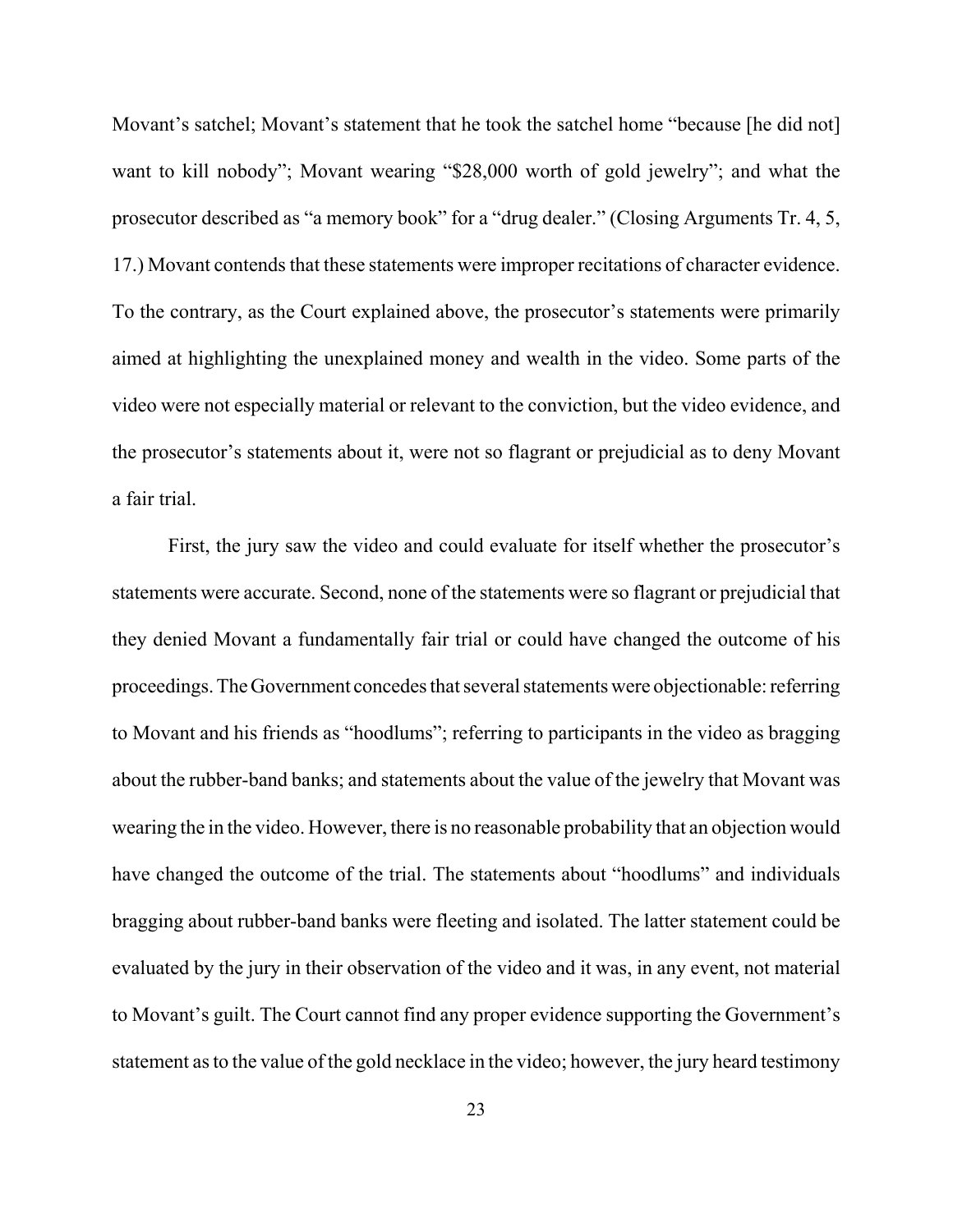from Trotman about the amount of money in Movant's satchel, which was relevant to show Movant's unexplained wealth. Thus, the value of the necklace was not material; it was cumulative of other evidence pointing to Movant's intent. In addition, Movant's statement in the video that he took the money home because he did not want to kill anybody was relevant because it confirmed that the money belonged to him.

Finally, any impropriety in any of the foregoing statements during closing argument was mitigated by the strong evidence of guilt and by the Court's instruction that the lawyers statements and arguments are not evidence. (Closing Arguments Tr. 20.) Thus, Movant cannot establish that the statements were flagrant or that there is a reasonable probability that the outcome of his proceedings would have been different without the foregoing statements by the prosecutor.

#### 2. Opening Statement

Next, Movant claims that the prosecutor misled the jury by referring to incidents that were not charged in the indictment. In his opening statement, the prosecutor indicated that Hargrave made three purchases of cocaine from Movant's house on Westnedge. (Opening Statement Tr. 44, *United States v. Fleming*, No. 1:10-cr-301, ECF No. 55.) This was supported by Hargrave's testimony. She was initially asked about a controlled purchase occurring on July 21, but she later confirmed that the police sent her to his house on several occasions, and other times she went there to purchase drugs for herself. (Trial Tr. 81-82.) Ferguson also testified that he paid Hargrave to conduct controlled purchases on three different dates. (*Id.* at 16.) It was not improper for the Government to refer to these incidents,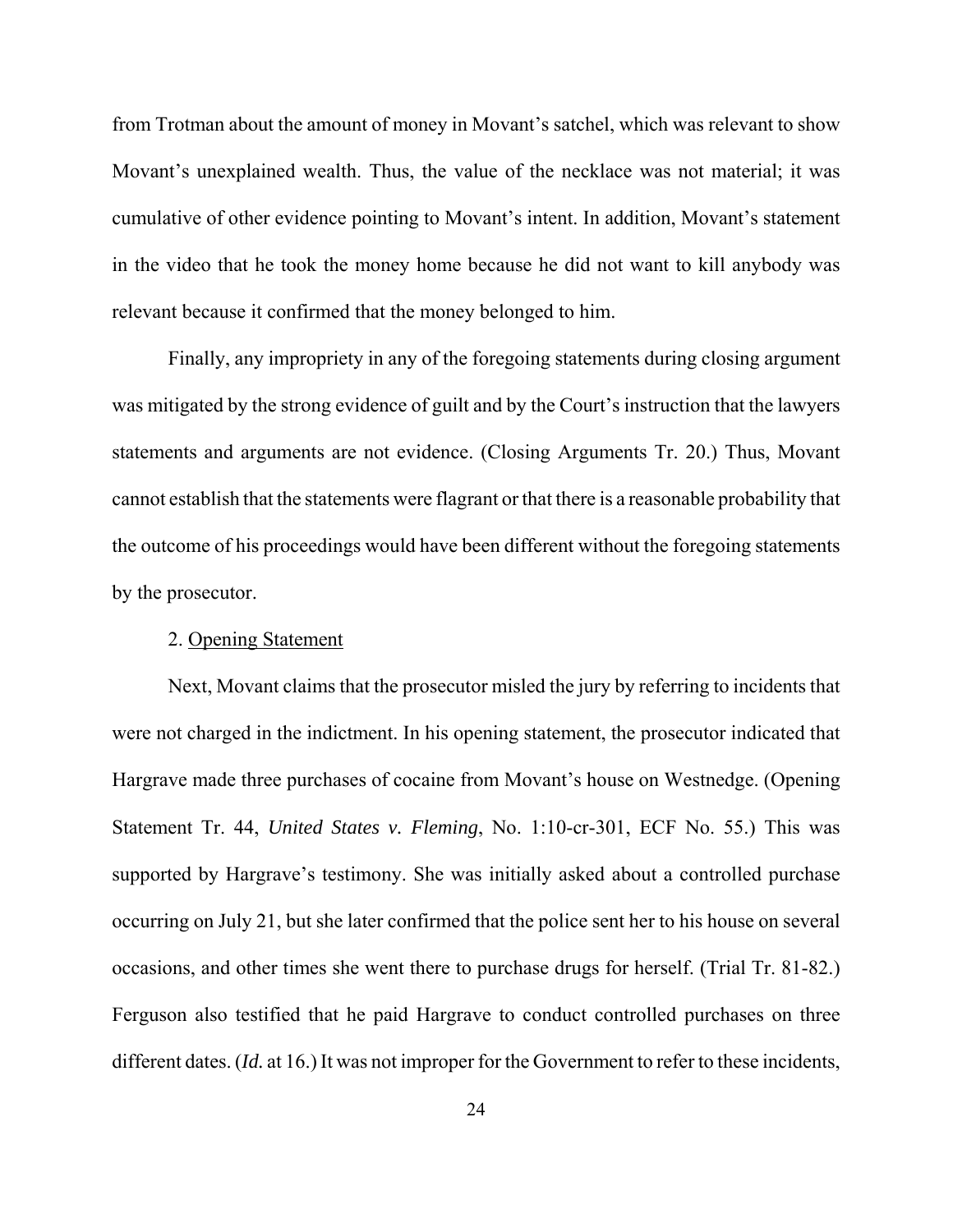even though they were not specified in the indictment. *Cf. United States v. Ayoub*, 498 F.3d 532, 548 (6th Cir. 2007) ("We have repeatedly recognized that prior drug-distribution evidence is admissible to show intent to distribute."). Indeed, Movant's counsel used the incident on July 26 to impeach Ferguson.

Movant also refers to the prosecutor's statement that a controlled purchase on July 21 led to a search warrant, whereas during trial Officer Ferguson testified that a controlled purchase on July 26 led to the search warrant. This was a minor discrepancy that had no meaningful impact on the outcome of the proceedings.

Movant contends it was wrong for the prosecutor to state that Hargrave "knew" that Movant "kept crack cocaine in his shoes. That where he normally pulled it out and gave it to her from." (Opening Statement Tr. 47.) This statement was supported by Hargrave's testimony; she acknowledged that she saw Movant take crack cocaine from his shoe. (Trial Tr. 72.)

The prosecutor also implied that Movant installed a deadbolt on his door, though Buchanan testified Movant did not put the lock on the door. Whether or not Movant installed the lock is immaterial. The fact is that he used the lock and he was the only one with access to the room.

In addition, the prosecutor indicated that Buchanan would testify that she confronted him about selling drugs but Movant "told her that unless she could afford to give him his \$200 back, that's the way it was going to be." (*Id.* at 48.) Buchanan did not testify that this is what Movant said, but she testified that they "had a conversation about [Movant selling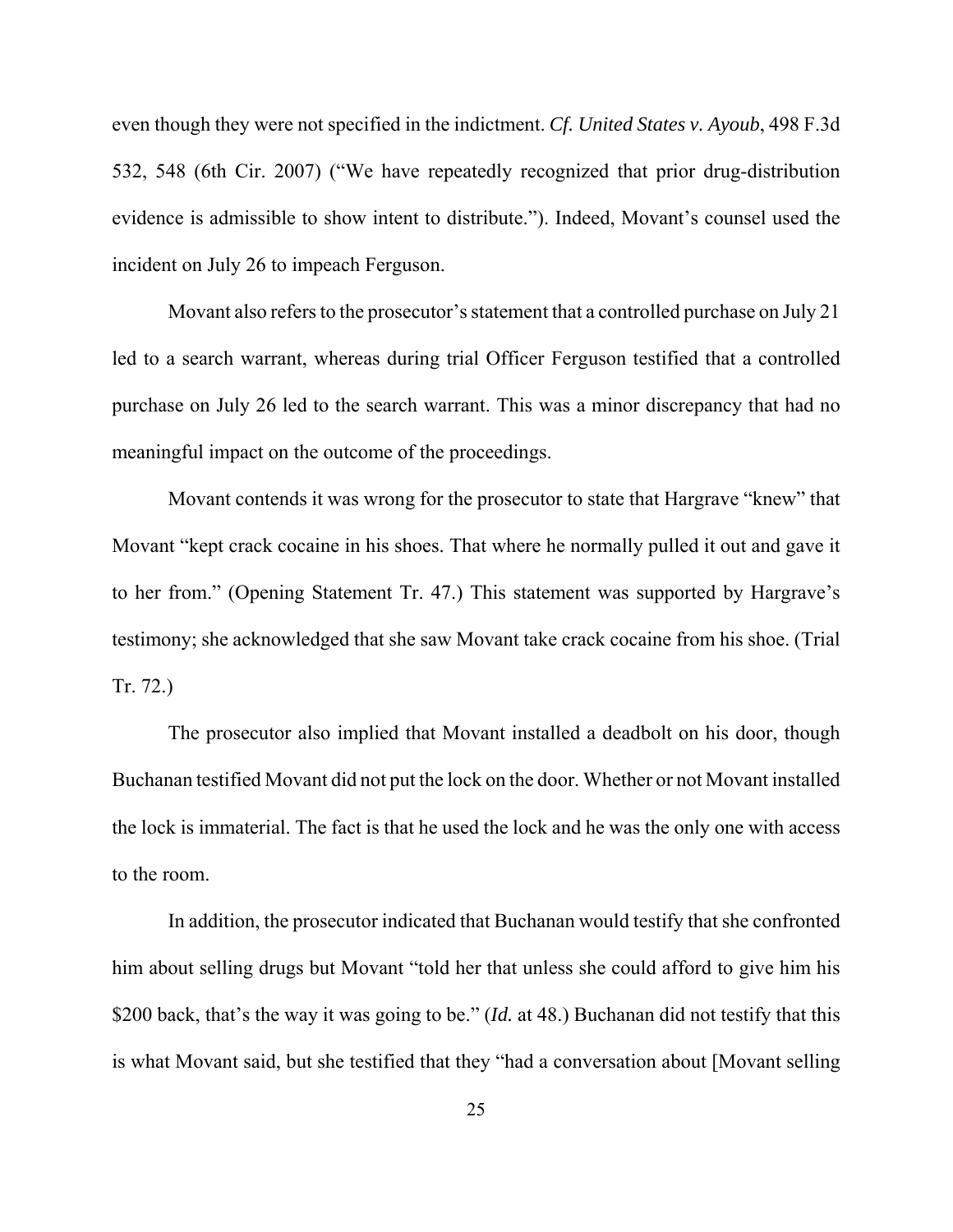drugs out of the house] and he wanted his money." (Trial Tr. 93.) The Government's description was substantially similar to the testimony that was eventually offered at trial. It was not exactly the same, but the Government does not act improperly by failing to anticipate the exact testimony that will be presented to the jury.

Finally, as with the Government's statements during closing arguments, the Court instructed the jury that the Government's opening statement is not evidence. (*Id.* at 38.) Thus, Movant has not shown that the prosecutor engaged in improper conduct that denied him a fair trial, or that any failure to object by his counsel meaningfully prejudiced him.

#### 3. Trial brief

Movant contends that the prosecutor misrepresented what the evidence would show in its pre-trial brief. The statements in the brief have no impact on the trial or the jury's decision. Thus, Movant cannot state a claim based on those statements.

#### 4. Hargrave

Movant also claims that it was improper for the prosecutor to charge him or to use Hargrave as a witness in support of its case. Movant notes that Hargrave testified that she became a paid informant in January 2007, that she had known Movant for three years at the time of trial, and that she had purchased crack cocaine from him 30 times. Movant mischaracterizes her testimony as stating that she purchased cocaine from him before she became a paid informant. Movant claims that this would not have been possible because he was incarcerated until August 2007. Contrary to Movant's assertion, Hargrave did not testify that she purchased cocaine from him before January 2007. Thus, his claim of prosecutorial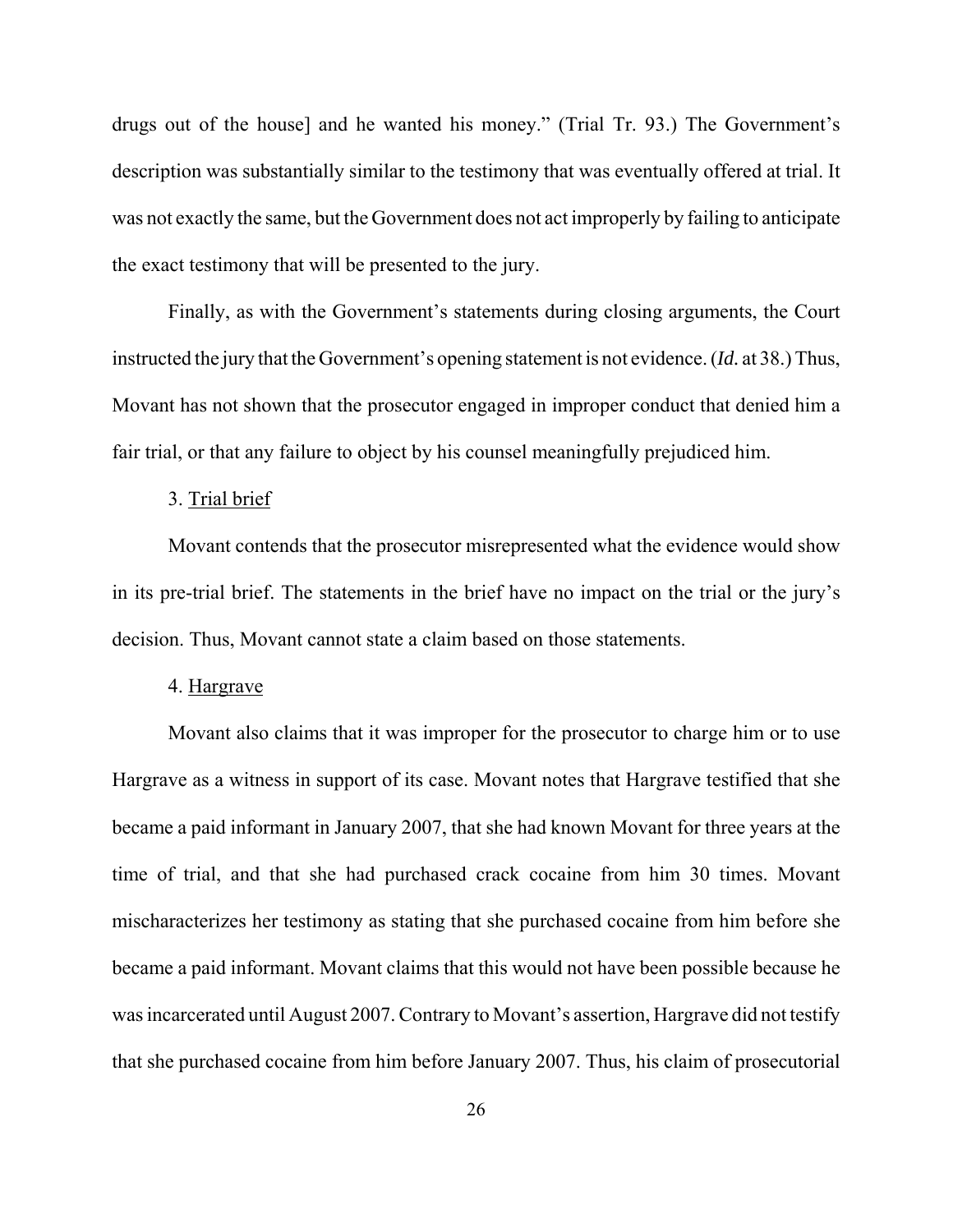misconduct with respect to the use of Hargrave's testimony is unsupported.

## 5. Withholding evidence

Movant claims that the prosecutor improperly told the jury that there were no items in his room that were associated with anyone else. (Closing Arguments Tr. 6.) According to Movant, however, a pill bottle was also found in his room. His attorney raised this issue before the jury, indicating that the pill bottle would have had someone's name on it. (*Id.* at 13.) Thus, the issue was not withheld from the jury. Moreover, there is no reasonable dispute that Movant rented the room where the drugs were found and controlled access to it. Thus, even if the prosecutor's statement was technically incorrect, the presence of a pill bottle with someone else's name on it would not have meaningfully undermined the evidence against him.

## **Ground VII. Failure of appellate counsel to challenge search of residence.**

Movant argues that his counsel on appeal provided ineffective assistance of counsel when failing to challenge the validity of the warrant that led to the discovery of the cocaine and other evidence in Movant's residence. Movant claims that Officer Ferguson's affidavit in support of the warrant was invalid because he falsely claimed that Hargrave purchased crack cocaine from Movant on July 26, 2010.

When a petitioner claims that counsel was ineffective "because counsel failed to litigate a Fourth Amendment claim, he must also show 'that his Fourth Amendment claim is meritorious and that there is a reasonable probability that the verdict would have been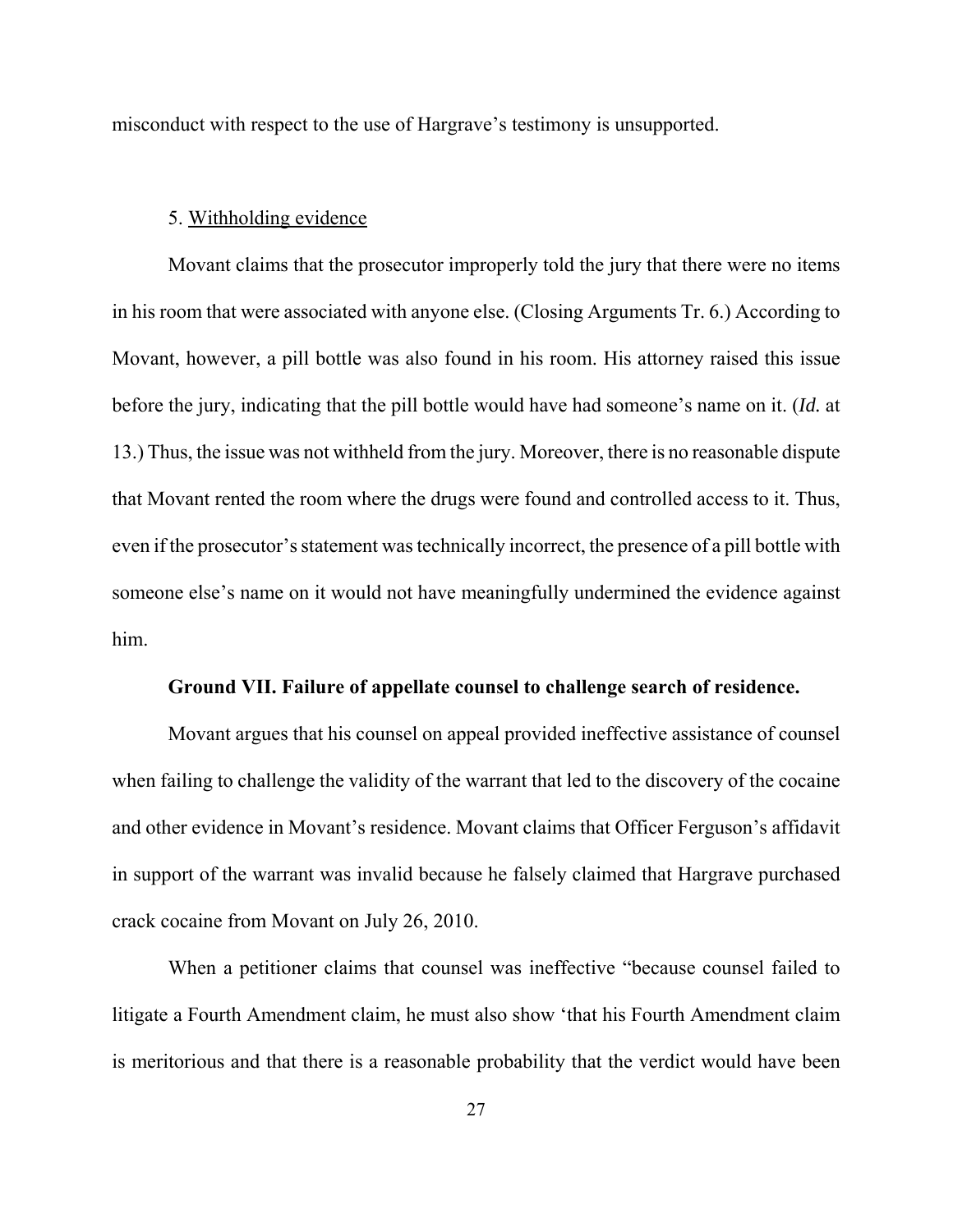different absent the excludable evidence in order to demonstrate actual prejudice.'" *United States v. Soto*, 794 F.3d 635, 646 (6th Cir. 2015) (quoting *Kimmelman v. Morrison*, 477 U.S. 365, 375 (1986)). "Counsel's failure to raise an issue on appeal could only be ineffective assistance if there is a reasonable probability that inclusion of the issue would have changed the result of the appeal." *McFarland v. Yukins*, 356 F.3d 688, 699 (6th Cir. 2004).

According to the affidavit in support of the search warrant, which was signed by Officer Ferguson on July 27, 2010, he met with a confidential informant (i.e., Hargrave) "within the last 24 hours." (Ex. to 2255 Motion, ECF No. 2, PageID.129.) He instructed Hargrave to purchase crack cocaine from 910 North Westnedge. She went to that area and returned a short time later with crack cocaine. She told Ferguson that she went to the secondstory apartment at 910 North Westnedge and made contact with "a black female, identified as 'Grandad's girlfriend.' 'Grandad' walked into the second story apartment for a moment and then walked out, providing the informant with crack cocaine." (*Id.*) Movant contends that this statement is false because Ferguson did not have an informant purchase drugs 24 hours before the search warrant. However, both Hargrave and Ferguson testified that Hargrave made a purchase of crack cocaine for Ferguson on July 26, 2010, the day before the warrant affidavit. (Trial Tr. 42-43, 74.) During the cross-examination of Hargrave, there was some discussion about whether Hargrave made her purchases from Movant or from a female at Movant's address, but Hargrave never contradicted her testimony that she made a purchase at Movant's address on July 26, 2010. Whether she was purchased it from a female at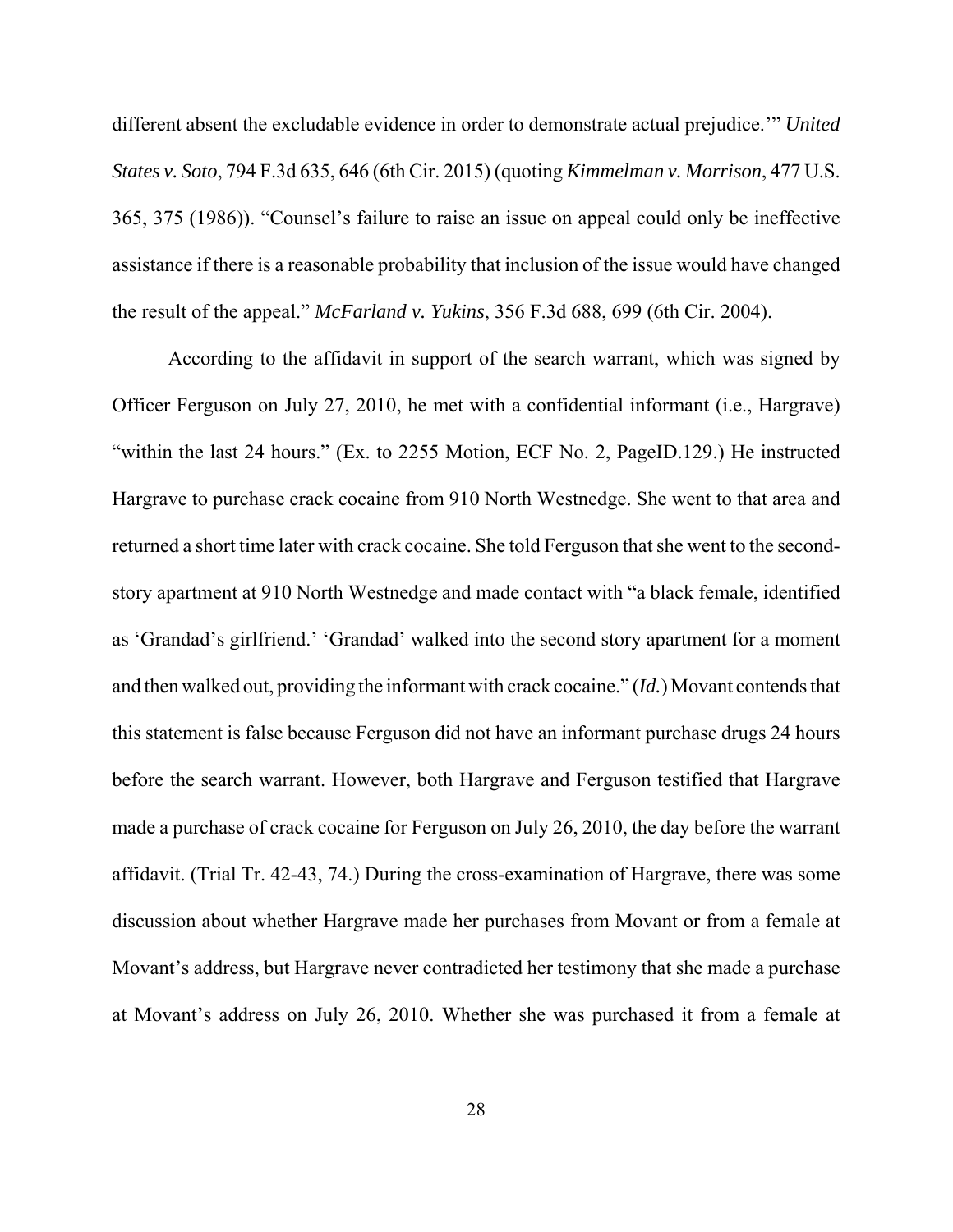Movant's address or directly from Movant does not matter for purposes of the validity of a search warrant for that address.

Hargrave also testified that there were "two occasions" that she went to Movant's address to purchase crack cocaine, and that the second time was on behalf of the police. (Trial Tr. 75.) Movant asserts that if there were only two purchases, then there was no purchase on July 26, because Ferguson testified about two earlier purchases, the first occurring on July 15, and the second on July 21. However, Hargrave never claimed that she made only two purchases on behalf of the police. Her reference to two occasions was apparently meant to distinguish a time when she made a purchase from Movant on behalf of the police and a time when she made a purchase from Movant's girlfriend for personal use, possibly on the same day. (*See* Trial Tr. 75 ("The first time when I went for my own usage, a female gave me drugs. They served me drugs. The second time when I went up to his house, he gave it to me, and that was for working for KVET.").) Thus, Movant's argument that there was no purchase 24 hours before the warrant affidavit, and that counsel was ineffective for failing to challenge the search on this basis, is meritless.

Movant also claims that Ferguson failed to inform the magistrate issuing the warrant that Hargrave was not reliable because she made purchases of crack cocaine for herself, which was a violation of her agreement as a confidential informant. Movant does not indicate how that fact would have been relevant to the validity of the warrant, especially in light of the fact that, according to the affidavit, Hargrave's reliability was established by a history of making controlled purchases and providing information to the police that led to the arrest of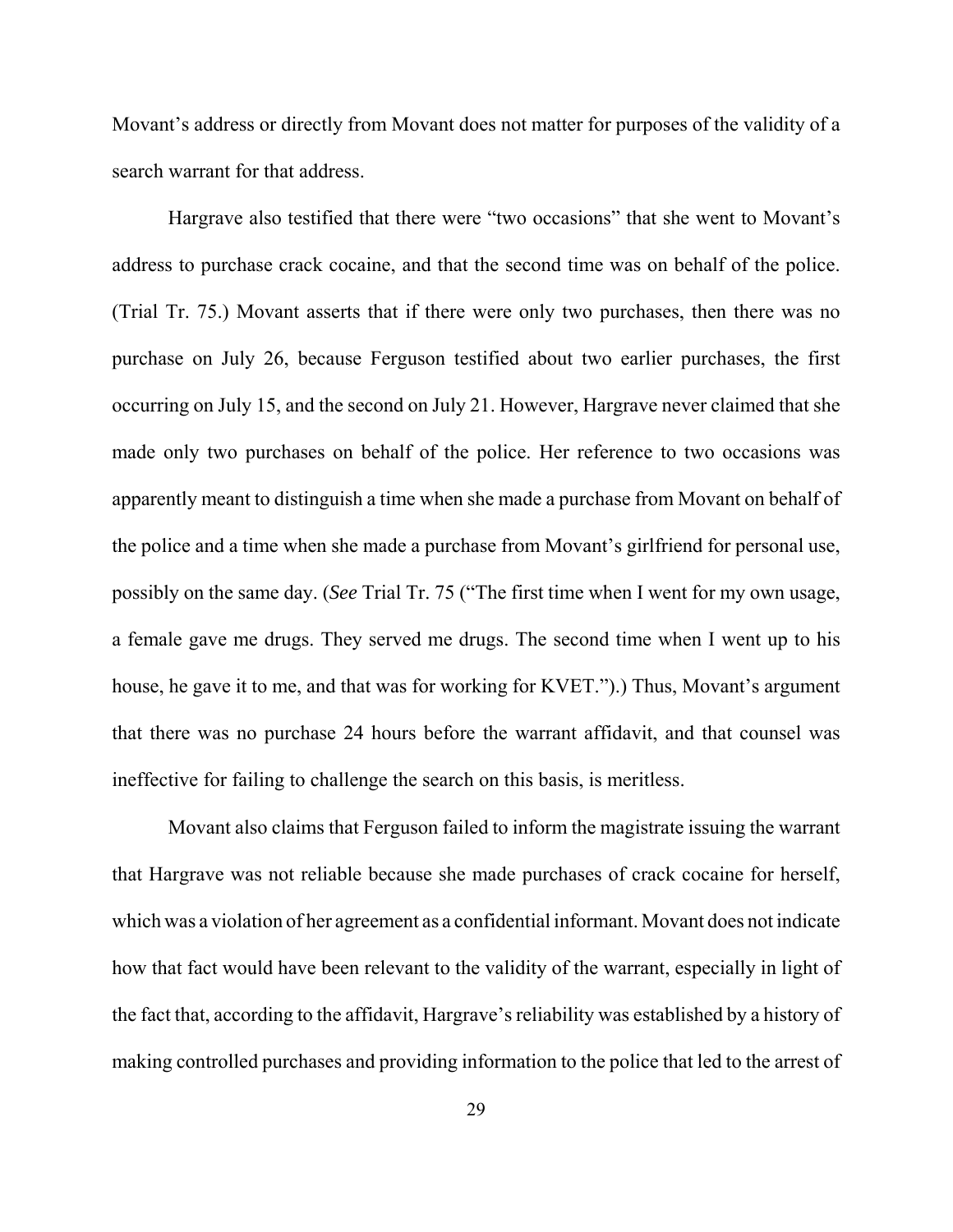others for committing drug offenses. (*See* Aff. for Search Warrant 2, ECF No. 2, PageID.129.)

Movant recites the standard in *Franks v. Delaware*, 438 U.S. 154 (1978), in which the Supreme Court held that "where the defendant makes a substantial preliminary showing that a false statement knowingly and intentionally, or with reckless disregard for the truth, was included by the affiant in the warrant affidavit, and if the allegedly false statement is necessary to the finding of probable cause, the Fourth Amendment requires that a hearing be held at the defendant's request[.]" *Id.* at 155-56. Movant cannot satisfy this standard. He has not identified any false statements in the warrant affidavit, let alone statements that were made with knowing or reckless disregard for the truth.

## **Ground VIII. Accumulated errors by counsel.**

Movant claims that the Government asked a number of leading questions of its witnesses, without objection by Movant's counsel. Movant has not shown, however, that these witnesses would have testified any differently if his counsel had objected. Moreover, the Court specifically instructed the jury that the lawyers' questions are not evidence. (Closing Arguments Tr. 20.) Thus, Movant has not shown prejudice, as required to demonstrate ineffective assistance of counsel.

#### **Ground IX. Failure to challenge in-court identification.**

Movant argues that his counsel provided ineffective assistance by allowing Hargrave to identify Movant in court during her testimony on redirect. Hargrave testified that she knew someone called "Granddad," and that is who she purchased the cocaine from. The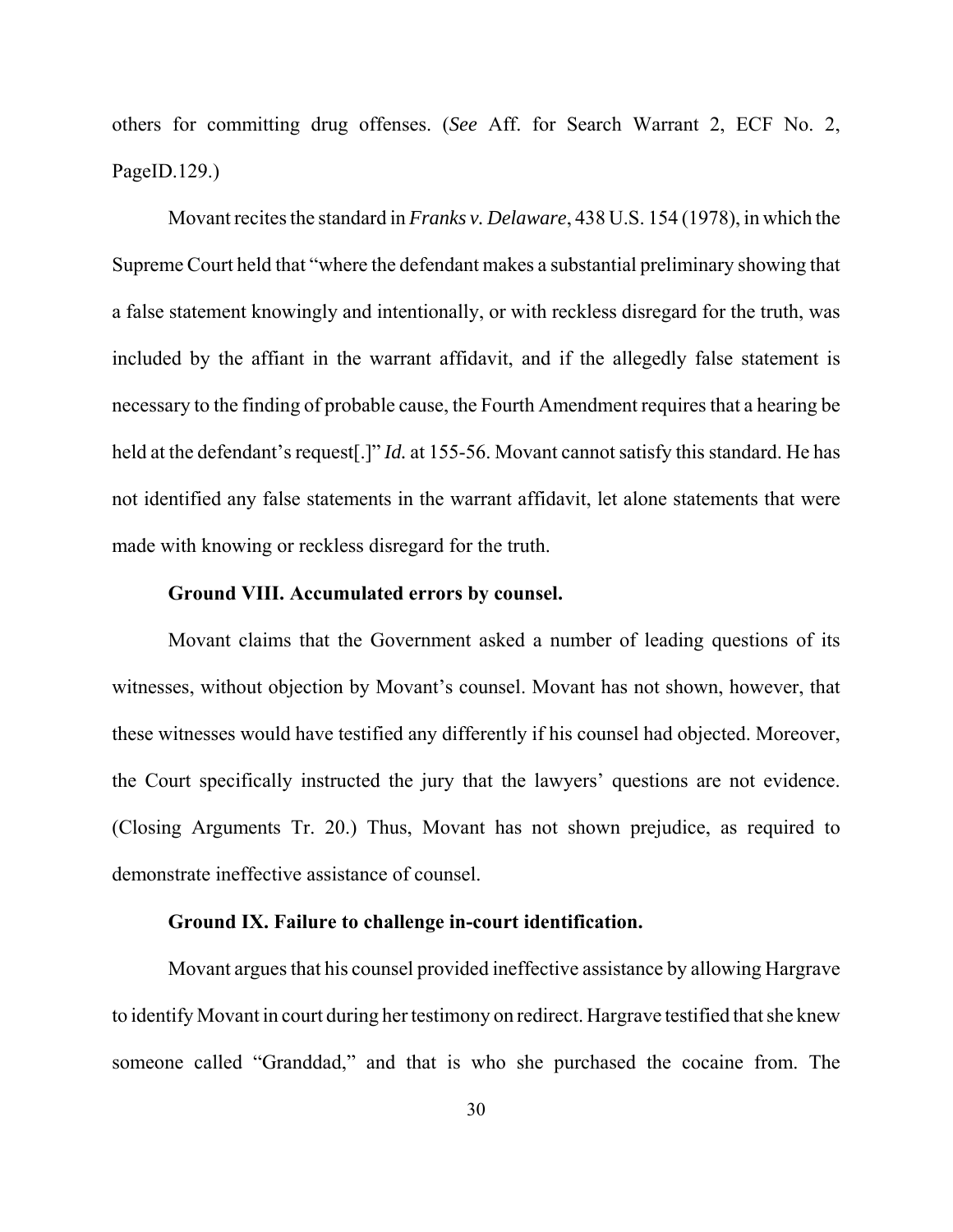Government asked her, "The Granddad that we're talking about, that's Marjuan here, right?" (pointing at Movant), and she confirmed that it was. (Trial Tr. 81.) Movant contends that, without this testimony, there would have been no identification of Movant. To the contrary, there was other evidence of Movant's identity. Trotman confirmed that Movant's street name was Granddad, and identified Movant in the YouTube video. (*Id.* at 116.) In addition, Buchanan confirmed that she rented the room at 910 North Westnedge to Movant, whom she knew as Marjuan. (*Id.* at 90.) Thus, Movant's identity was not reasonably in dispute.

## **Ground X: Failure to pursue** *Brady* **violation.**

Movant argues that the Government failed to disclose (1) that Hargrave had been purchasing drugs for personal use during her time as a confidential informant, and (2) that Hargrave purchased crack cocaine with police assistance on only one occasion at Movant's residence. Movant's counsel raised the first issue in a supplemental brief on appeal, after the time for briefing closed. The Sixth Circuit refused to consider it, because it was not raised in Movant's initial brief on appeal.

Under *Brady v. Maryland*, 373 U.S. 83 (1963), "suppression by the prosecution of evidence favorable to an accused . . . violates due process where the evidence is material, either to guilt or to punishment, irrespective of the good faith or bad faith of the prosecution." *Brady*, 373 U.S. at 87. The Supreme Court has held that "[t]here are three components of a true Brady violation: [t]he evidence at issue must be favorable to the accused, either because it is exculpatory, or because it is impeaching; that evidence must have been suppressed by the State, either willfully or inadvertently; and prejudice must have ensued." *Strickler v.*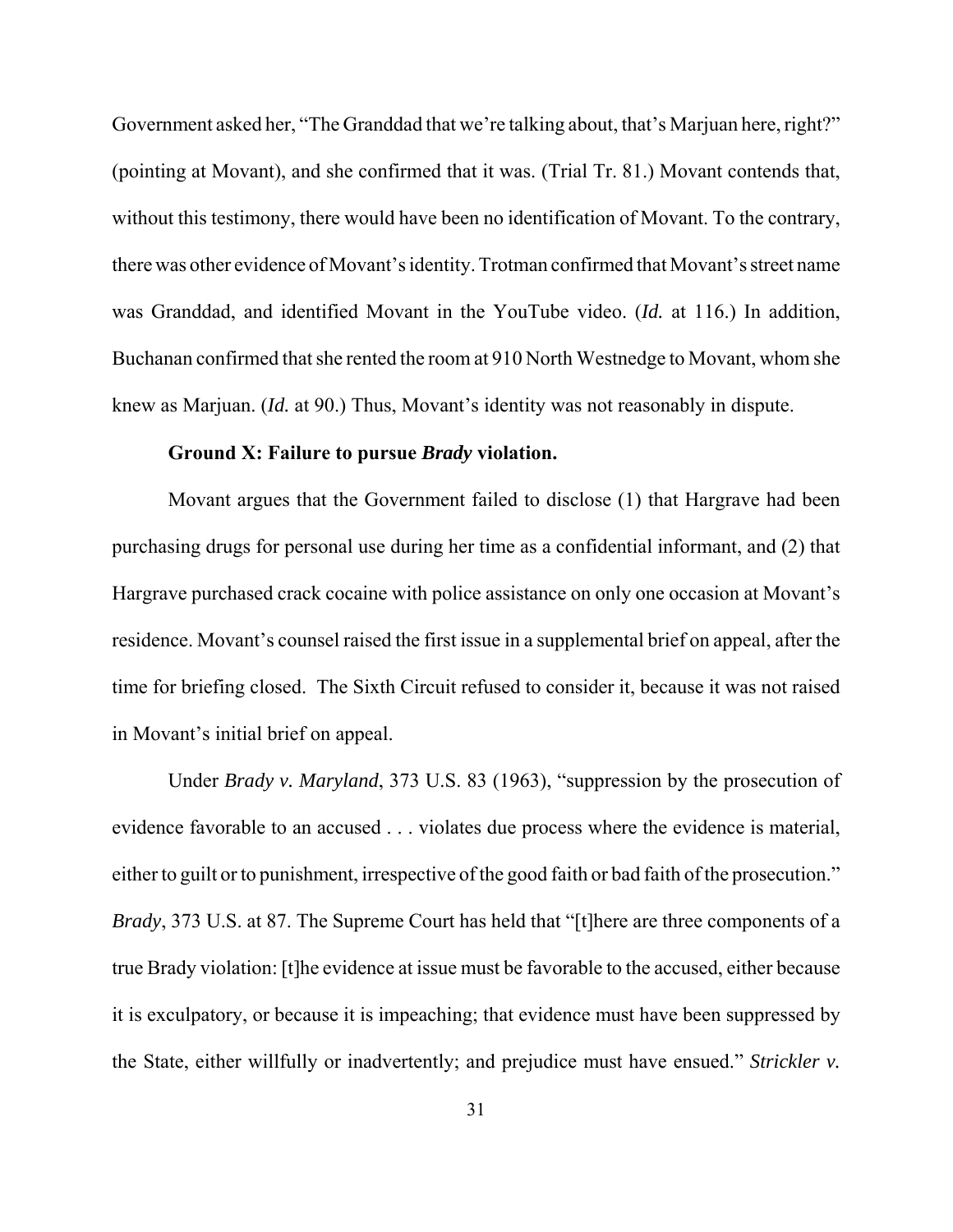*Greene*, 527 U.S. 263, 281-82 (1999). Prejudice (and materiality) is established by showing that "there is a reasonable probability that, had the evidence been disclosed to the defense, the result of the proceeding would have been different." *Id.* at 281. "*Brady* generally does not apply to delayed disclosure of exculpatory information, but only to a complete failure to disclose." *United States v. Davis*, 306 F.3d 398, 421 (6th Cir. 2002). "If previously undisclosed evidence is disclosed . . . during trial, no *Brady* violation occurs unless the defendant has been prejudiced by the delay in disclosure." *United States v. Word*, 806 F.2d 658, 665 (6th Cir. 1986).

In this case, Movant has not demonstrated prejudice that would support a *Brady* claim. As to Hargrave's personal use of drugs, she testified about this during her direct examination. Immediately after testifying about her agreement with the Government, the prosecutor asked her whether she had used any drugs since she signed the agreement, and she confirmed that she had and that if she had been caught, she would have been in trouble. (Trial Tr. 68.) On cross-examination, Movant's counsel asked Hargrave a number of questions about her personal drug use. On re-direct, the prosecutor confirmed that he had spoken with the witness for the first time on the Friday (one business day) before trial, and that was when she told him that she had used drugs. (*Id.* at 81.)

The evidence of Hargrave's use of drugs in contravention of her agreement with the Government is impeachment evidence, insofar as it undermined Hargrave's credibility. But this evidence came out during trial, and Movant's counsel had an opportunity to use it during her cross-examination. Movant does not indicate what else counsel could have done if the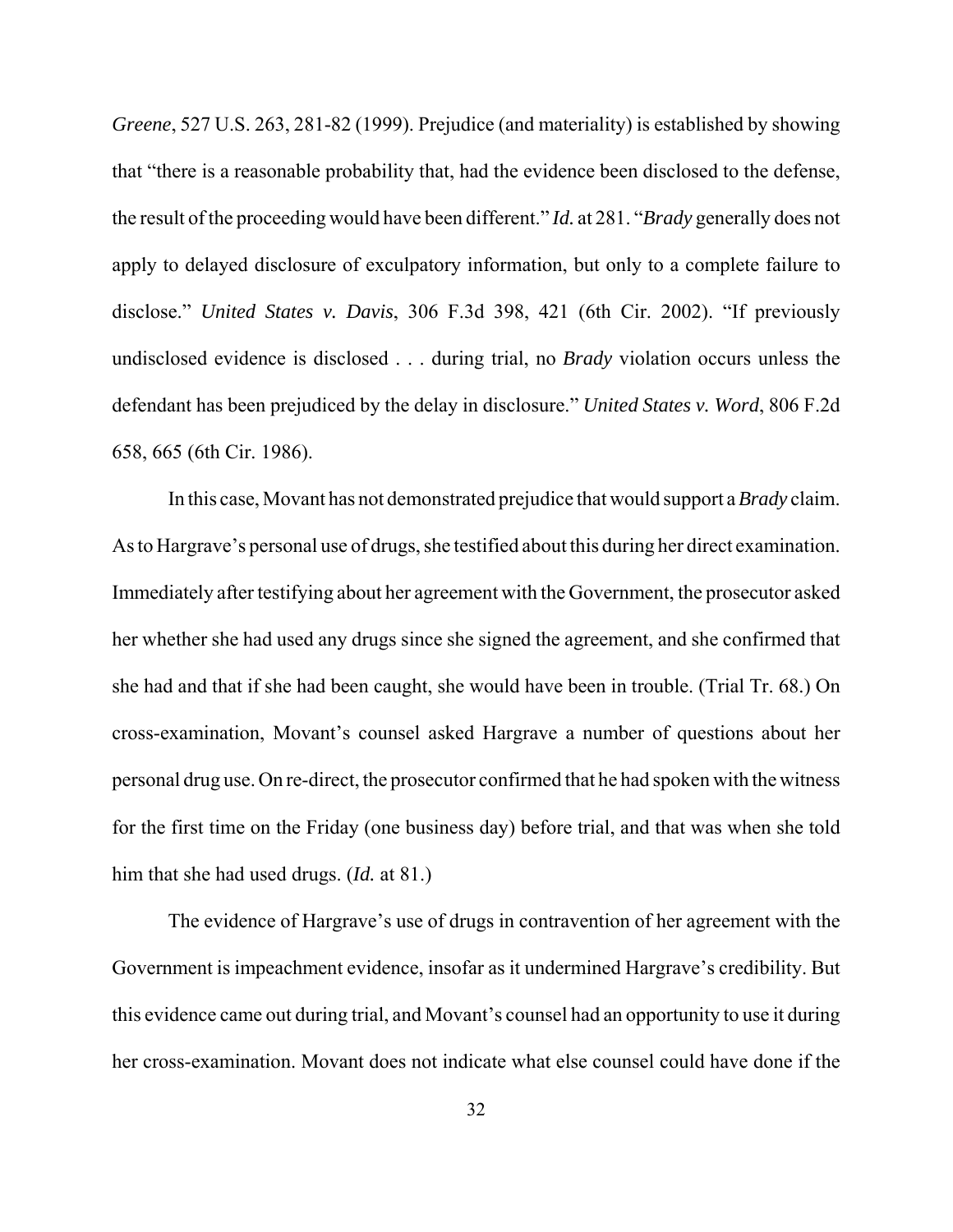evidence had been disclosed earlier. Nor has Movant established that the outcome of the proceedings would have been different with full disclosure of this information prior to trial. Indeed, as the Court of Appeals noted, "[r]egardless of Hargrave's credibility, the record contains ample evidence pointing to [Movant]'s guilt for distributing crack cocaine to a confidential informant." *United States v. Fleming*, No. 11-2094, slip op. at 3 (6th Cir. Jan. 30, 2013). Hargrave "never wavered in her testimony that she purchased cocaine from Fleming on July 21, 2010." *Id.* at 4.

The other *Brady* issue asserted by Movant, the fact that Hargrave made only one controlled purchase, is not supported by the testimony at trial. Ferguson testified, and Hargrave confirmed, that the police sent her to Movant's address "several times." (Trial Tr. 16, 81.) Moreover, the issue is not material to Movant's guilt or innocence. He was charged with distribution on or about July 21, 2010, and both Ferguson and Hargrave provided specific details about this conduct. Thus, he has not shown that the prosecutor withheld relevant evidence or that he was prejudiced. Because the *Brady* claims are meritless, Movant has not shown that counsel was ineffective for failing to pursue them.

## **IV.**

In a motion for discovery under Rule 6 of the Rules Governing 2255 Proceedings, Movant seeks discovery of all reports and analysis regarding the destroyed evidence that was the basis for the dismissed charges in Counts 1, 2, and 4. Movant asserts that he is actually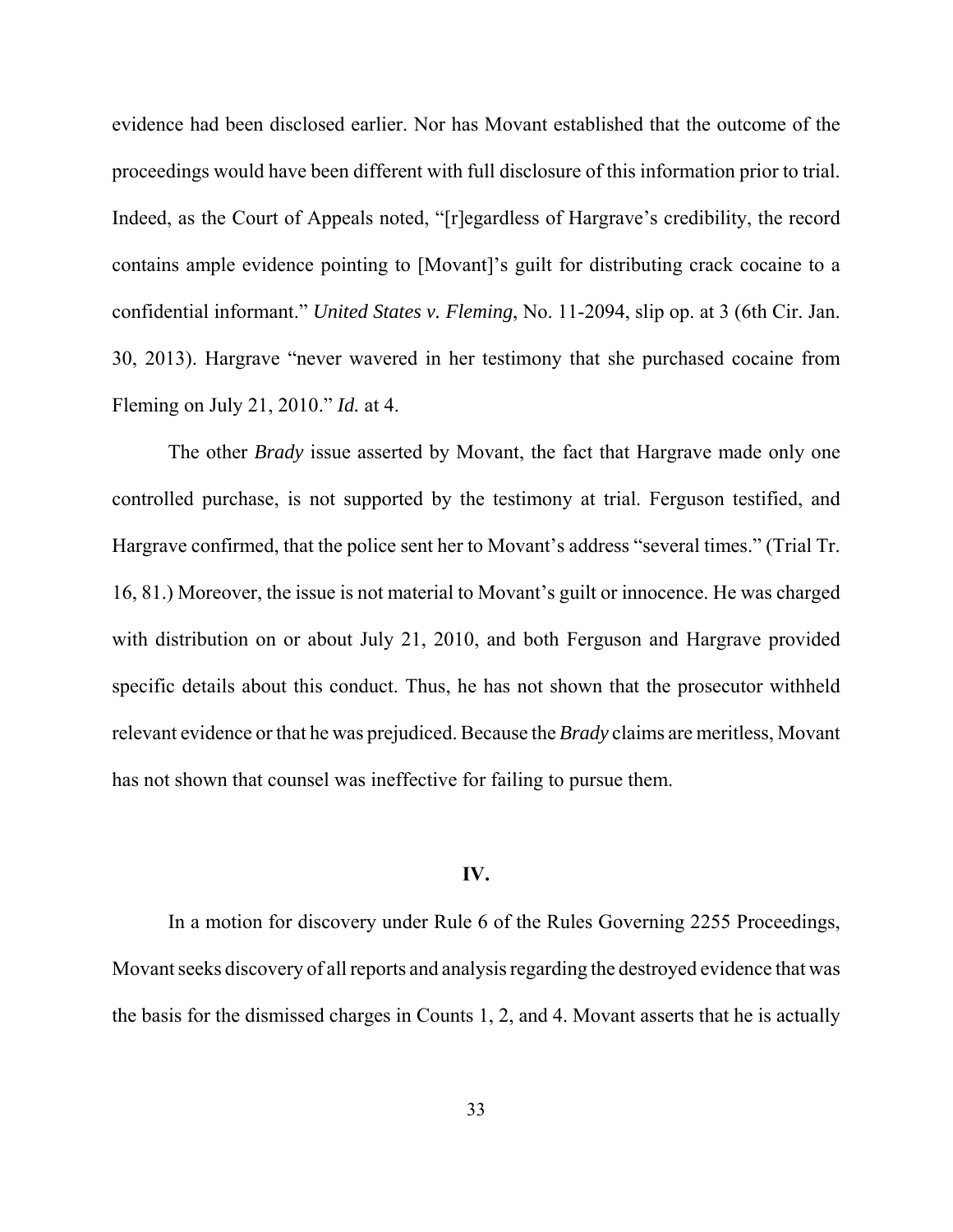innocent, and that the lab reports will prove that he did not sell any drugs to a confidential informant.

"'Habeas petitioners have no right to automatic discovery.'" *Johnson v. Mitchell*, 585 F.3d 923, 934 (6th Cir. 2009) (quoting *Stanford v. Parker*, 266 F.3d 442, 460 (6th Cir. 2001)); *see also Bracy v. Gramley*, 520 U.S. 899, 904 (1991) ("A habeas petitioner, unlike the usual civil litigant in federal court, is not entitled to discovery as a matter of ordinary course."). Rule 6(a) of the Rules Governing Section 2255 Proceedings provides that the Court "may, for good cause, authorize a party to conduct discovery under the Federal Rules of Criminal Procedure or Civil Procedure, or in accordance with the practices and principles of law." Rule 6(a). To demonstrate good cause, Movant must provide "'*specific allegations* . . . [that] show reason to believe that [he] may, if the facts are fully developed, be able to demonstrate that he is confined illegally and is therefore, *entitled to relief* . . . .'" *Lynott v. Story*, 929 F.2d 228, 232 (6th Cir. 1991) (quoting *Harris v. Nelson*, 394 U.S. 286, 300 (1969)) (emphasis in original). "'The burden of demonstrating the materiality of the information requested is on the moving party.'" *Williams v. Bagley*, 380 F.3d 932, 974 (6th Cir. 2004) (quoting *Stanford*, 266 F.3d at 460). "Rule 6 does not 'sanction fishing expeditions based on a petitioner's conclusory allegations.'" *Id.* (quoting *Rector v. Johnson*, 120 F.3d 551, 562 (5th Cir. 1997)).

The Court must examine Movant's grounds for relief when assessing his requests for discovery because the showing required by Rule 6(a) is entwined with the merits of his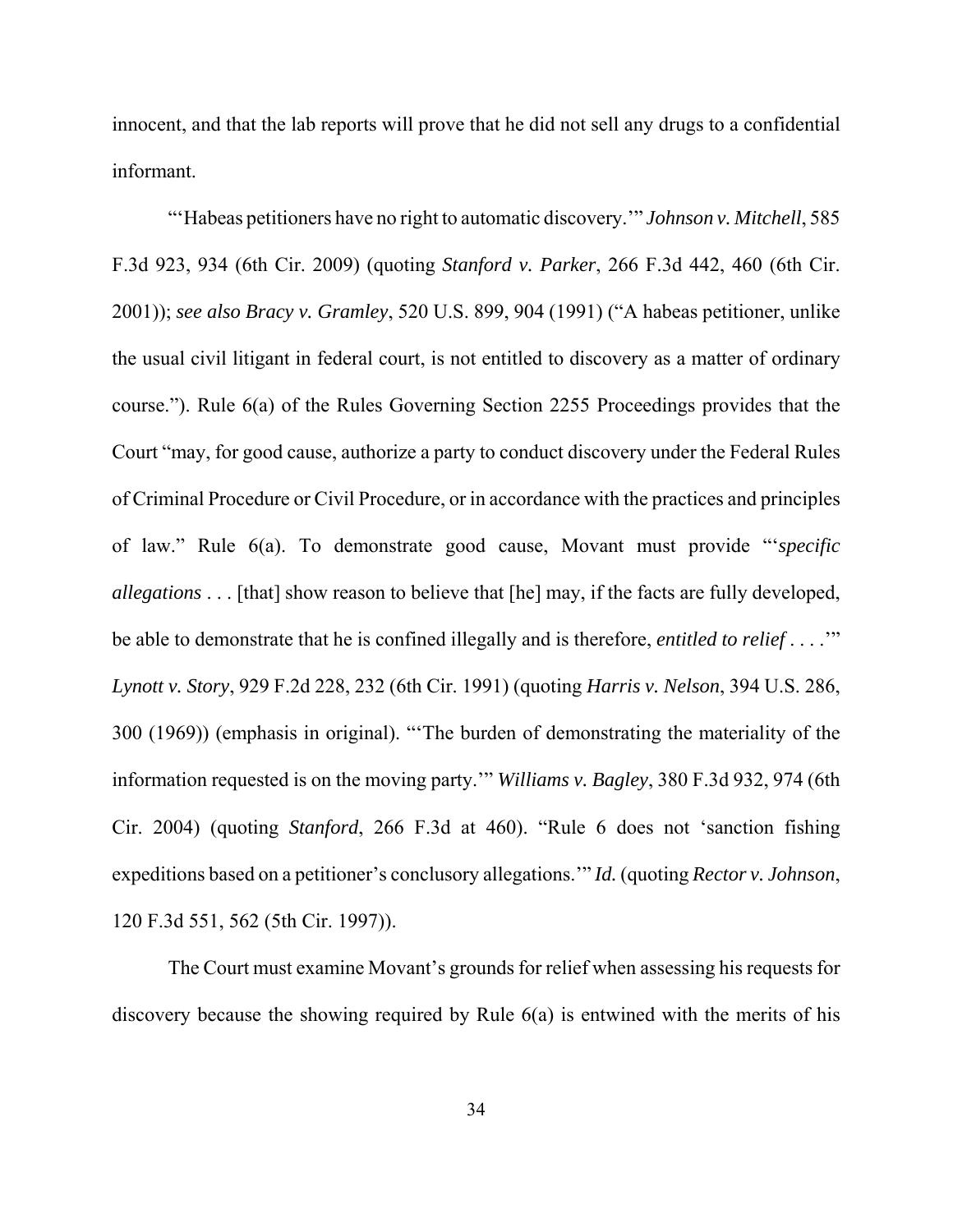claims. *See Bracy*, 520 U.S. at 904 ("Before addressing whether petitioner is entitled to discovery . . . to support his judicial-bias claim, we must first identify the 'essential elements' of that claim.").

Movant has not demonstrated good cause. Movant asserts that the requested discovery will show that he is actually innocent. However, actual innocence is not an independent basis for relief. *See Herrera v. Collins*, 506 U.S. 390, 400 (1993) ("Claims of actual innocence based on newly discovered evidence have never been held to state a ground for federal habeas relief absent an independent constitutional violation occurring in the underlying state criminal proceeding."); *accord House v. Bell*, 547 U.S. 518, 554-55 (2006). A claim of actual innocence can be raised "to avoid a procedural bar to the consideration of the merits of [the petitioner's] constitutional claims." *Schlup v. Delo*, 513 U.S. 298, 326-27 (1995). "[I]n an extraordinary case, where a constitutional violation has probably resulted in the conviction of one who is actually innocent, a federal habeas court may grant the writ even in the absence of a showing of cause for the procedural default." *Murray v. Carrier*, 477 U.S. 478, 496 (1986). In *Schlup*, the Supreme Court held that a credible showing of actual innocence was sufficient to enable a court to reach the merits of an otherwise procedurally barred habeas petition. *Schlup*, 513 U.S. at 317. However, the actual innocence claim in *Schlup* is "not itself a constitutional claim, but instead a gateway through which a habeas petitioner must pass to have his otherwise barred constitutional claim considered on the merits." *Id.* at 315 (citing *Herrera*, 506 U.S. at 404).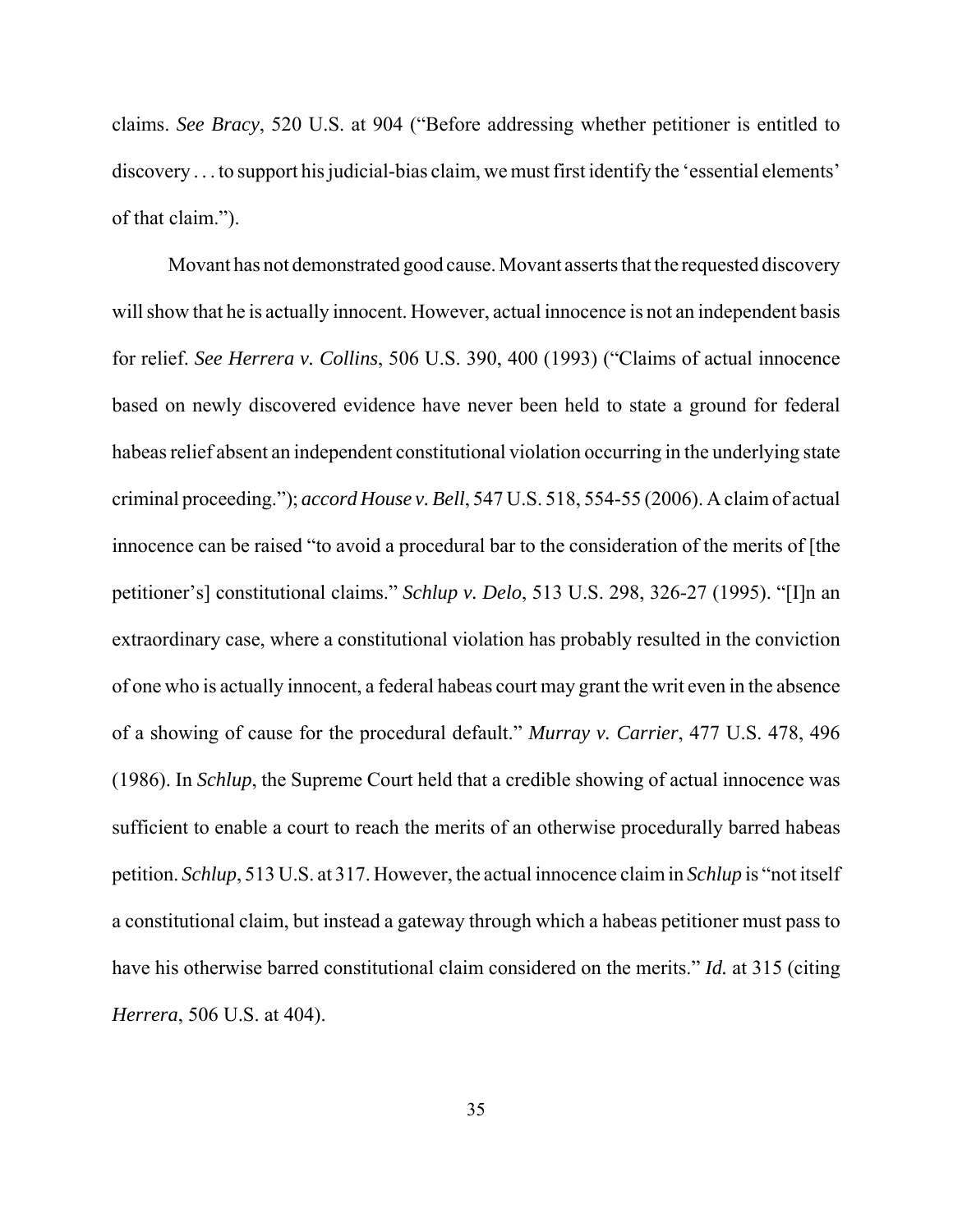In short, Movant can raise actual innocence to avoid a procedural bar, such as his failure to raise a claim on appeal, but he cannot raise it as an independent ground for relief. The only claim for which the Court considered a procedural bar is Movant's claim that the prosecutor committed misconduct. However, the Court found no misconduct. Consequently, like all his other claims, this claim is meritless. Thus, there is no claim for which the actualinnocence exception to procedural default would apply. In other words, actual innocence is not relevant to Movant's motion for relief. Therefore, he has not shown good cause for discovery.

Furthermore, even if actual innocence was relevant, he has not demonstrated good cause to support discovery for a claim of actual innocence. Movant's belief that the police reports and other evidence will show that he did not sell crack cocaine is wholly speculative. Indeed, Movant's counsel stipulated on the record that the evidence found in Movant's possession was crack cocaine, and Movant expressly agreed to this. (Trial Tr. 2-4.) Counsel also stipulated that the substance purchased by Hargrave on July 21 was crack cocaine. (*Id.* at 20.) Movant offers no basis to dispute the stipulations and evidence that this is what Hargrave purchased. Consequently, the motion for discovery (ECF No. 9) will be denied.

# **V.**

For the reasons stated above, Movant's motion to vacate, set aside, or correct the sentence imposed upon him by this Court will be denied as meritless and/or barred by procedural default. Because the Court finds that the "motion and the files and records of the